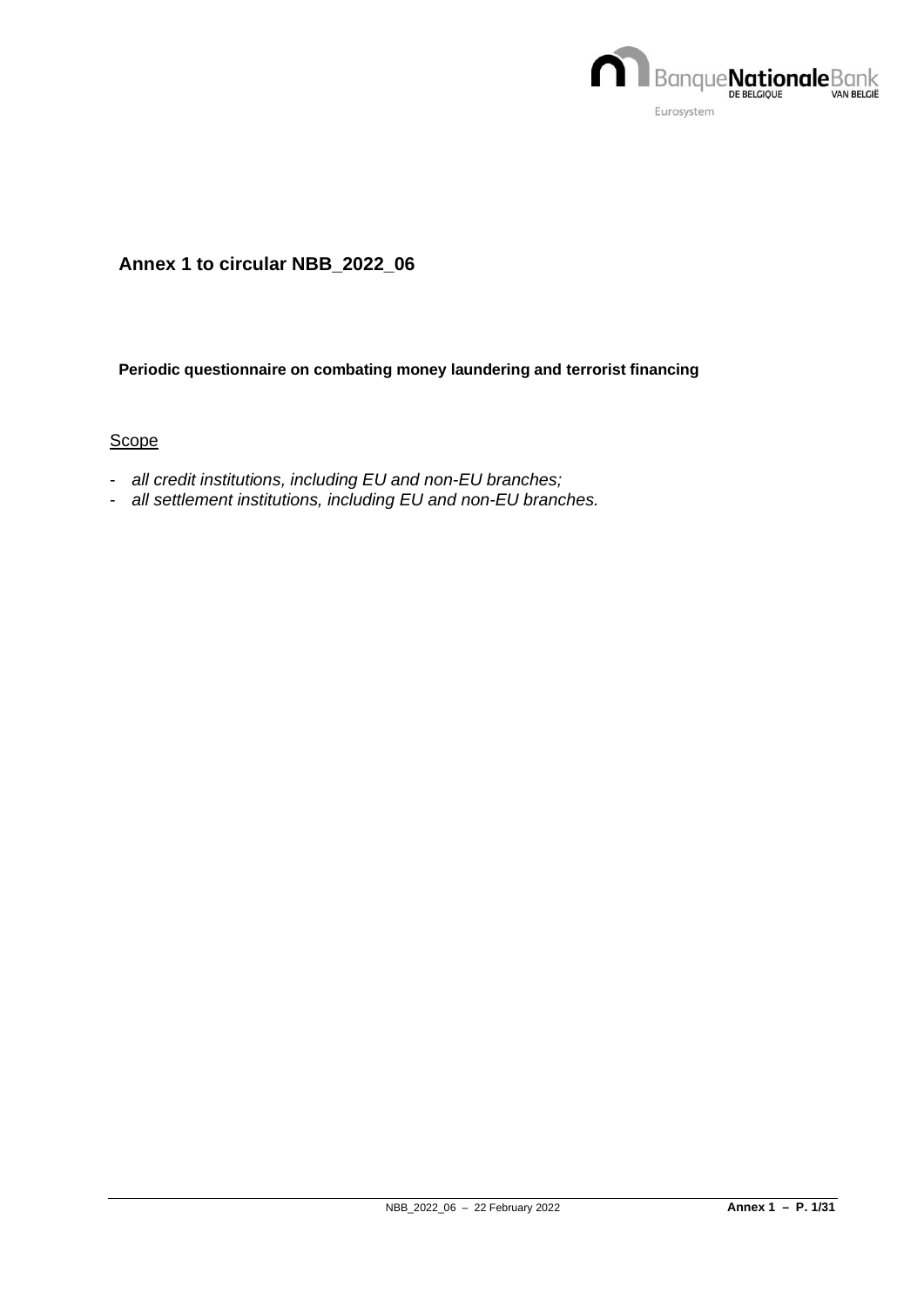| 1. General information                                                                                                |                   |                    |                    |  |  |
|-----------------------------------------------------------------------------------------------------------------------|-------------------|--------------------|--------------------|--|--|
| Company name:                                                                                                         |                   | 1.1.               | <b>IFREE TEXTI</b> |  |  |
| Address of registered office (or address of the branch):                                                              | 1.2.              | <b>IFREE TEXTI</b> |                    |  |  |
| CBE number:                                                                                                           |                   | 1.3.               | <b>IFREE TEXTI</b> |  |  |
| Member of the statutory governing body (or, where appropriate, the                                                    | Name:             | 1.4.               | <b>[FREE TEXT]</b> |  |  |
| management committee) responsible at the highest level for proper compliance<br>with the Belgian AML/CFT legislation: | Function:         | 1.5.               | <b>IFREE TEXTI</b> |  |  |
|                                                                                                                       | Telephone number: | 1.6.               | [FREE TEXT]        |  |  |
|                                                                                                                       | E-mail address:   | 1.7.               | <b>[FREE TEXT]</b> |  |  |
| <b>Compliance Officer:</b>                                                                                            | Name:             | 1.8.               | <b>[FREE TEXT]</b> |  |  |
|                                                                                                                       | Telephone number: | 1.9.               | <b>[FREE TEXT]</b> |  |  |
|                                                                                                                       | E-mail address:   | 1.10.              | <b>[FREE TEXT]</b> |  |  |
| Person responsible for AML/CFT:                                                                                       | Name:             | 1.11.              | <b>IFREE TEXTI</b> |  |  |
|                                                                                                                       | Telephone number: | 1.12.              | <b>IFREE TEXTI</b> |  |  |
|                                                                                                                       | E-mail address:   | 1.13.              | <b>IFREE TEXTI</b> |  |  |

| 2. Organisation of your institution regarding the activities performed in Belgium                                                                                                                                                                                                                                                                |      |                             |
|--------------------------------------------------------------------------------------------------------------------------------------------------------------------------------------------------------------------------------------------------------------------------------------------------------------------------------------------------|------|-----------------------------|
| Total number of employees, expressed in FTEs, working for your institution (only in relation to the activities performed<br>in Belgium):                                                                                                                                                                                                         | 2.1. | [Not available] or [Number] |
| Number of employees, expressed in FTEs, who work in your institution's compliance function and who are responsible<br>for the activities performed in Belgium (if the tasks of the compliance function have been (partially) outsourced, the<br>FTEs employed by the internal and/or external service provider(s) should be taken into account): | 2.2. | [Not available] or [Number] |
| Number of the FTEs referred to in the previous question who are tasked with AML/CFT in the compliance function (only<br>in relation to the activities performed in Belgium):                                                                                                                                                                     | 2.3. | [Not available] or [Number] |
| Number of employees working in the internal audit function (if the tasks of the internal audit function have been (partially)<br>outsourced, please include the FTEs employed by the internal and/or external service provider(s)) (only for the activities<br>performed in Belgium):                                                            | 2.4. | [Not available] or [Number] |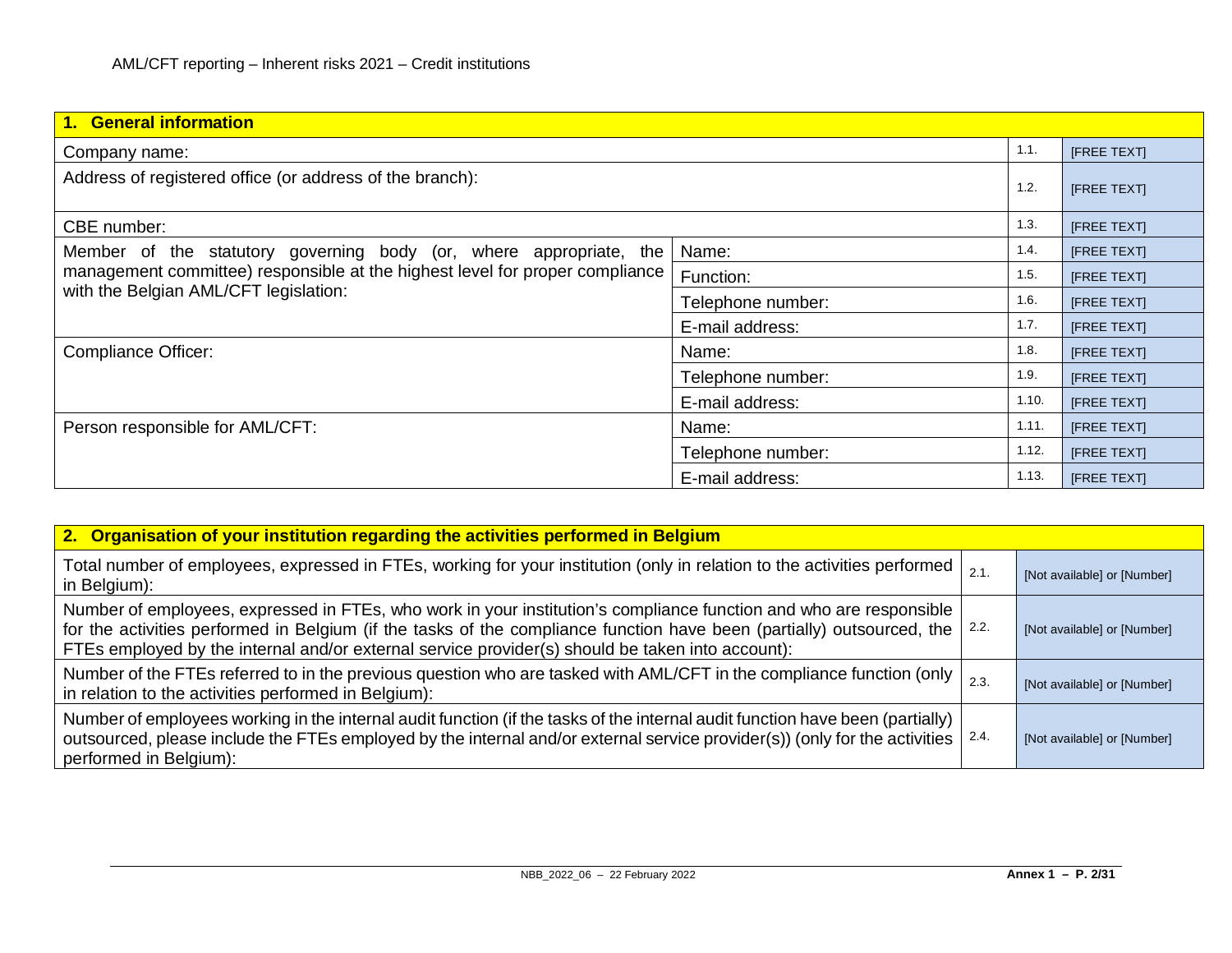#### <span id="page-2-1"></span><span id="page-2-0"></span>**3. General remarks on the answers submitted by the institutions**

As indicated in the methodology established by the Bank for answering this questionnaire (see circular), institutions should, for each of the questions included in this questionnaire, choose the answer option that is best suited to their internal organisation. The Bank acknowledges that the answer options defined by it do not always fully capture the actual situation within each institution. When choosing from the answer options available, it is therefore important to select an option that is a true reflection of the actual situation within your institution and that can be justified later on. In the text box below, you can formulate general remarks (limited to 2,000 characters) on the answers submitted by your institution. Please note that these general remarks are not taken into account in the initial, automated analysis of your institution's answers.

General remarks (limited to 2,000 characters)  $\begin{bmatrix} 3.1. \end{bmatrix}$  [FREE TEXT LIMITED TO 2,000 CHARACTERS]

| 4. Geographical presence                                                                                                                                                                                                                                             |                                                                 |                             |                             |  |  |
|----------------------------------------------------------------------------------------------------------------------------------------------------------------------------------------------------------------------------------------------------------------------|-----------------------------------------------------------------|-----------------------------|-----------------------------|--|--|
| Number of subsidiaries of your institution holding the legal status of                                                                                                                                                                                               | in Belgium:                                                     | 4.1.                        | [Not available] or [Number] |  |  |
| financial institution <sup>1</sup> (foreign institutions <sup>2</sup> should answer "0" (zero) to                                                                                                                                                                    | within the EU (excluding Belgium):                              | 4.2.                        | [Not available] or [Number] |  |  |
| these questions):                                                                                                                                                                                                                                                    | outside the EU (including countries listed in<br>Annex 1):      | 4.3.                        | [Not available] or [Number] |  |  |
|                                                                                                                                                                                                                                                                      | in a country listed in Annex 1:                                 | 4.4.                        | [Not available] or [Number] |  |  |
| Number of branches of your institution (foreign institutions should                                                                                                                                                                                                  | within the EU (excluding Belgium):                              | 4.5.                        | [Not available] or [Number] |  |  |
| answer "0" (zero) to these questions):                                                                                                                                                                                                                               | outside the EU (including in countries listed<br>in Annex $1$ : | 4.6.                        | [Not available] or [Number] |  |  |
|                                                                                                                                                                                                                                                                      | in a country listed in Annex 1:                                 | 4.7.                        | [Not available] or [Number] |  |  |
| Commercial network: Number of independent agents and/or own places of business which have a direct relationship<br>with customers (including agencies) of your institution or branch in Belgium (foreign institutions should answer "0" (zero)<br>to this question): | 4.8.                                                            | [Not available] or [Number] |                             |  |  |
| Number of active third party business introducers (including banking                                                                                                                                                                                                 | in Belgium:                                                     | 4.9.                        | [Not available] or [Number] |  |  |
| and investment brokers) of your institution or branch who regularly                                                                                                                                                                                                  | within the EU (excluding Belgium):                              | 4.10.                       | [Not available] or [Number] |  |  |
| introduce customers:                                                                                                                                                                                                                                                 | outside the EU (including in countries listed<br>in Annex $1$ : | 4.11.                       | [Not available] or [Number] |  |  |
|                                                                                                                                                                                                                                                                      | in a country listed in Annex 1:                                 | 4.12.                       | [Not available] or [Number] |  |  |

1 Credit institution, insurance company or other financial institution.

<sup>2</sup> Foreign institutions should be understood to mean branches and other forms of establishment in Belgium of a financial institution subject to the law of another Member State or of a third country.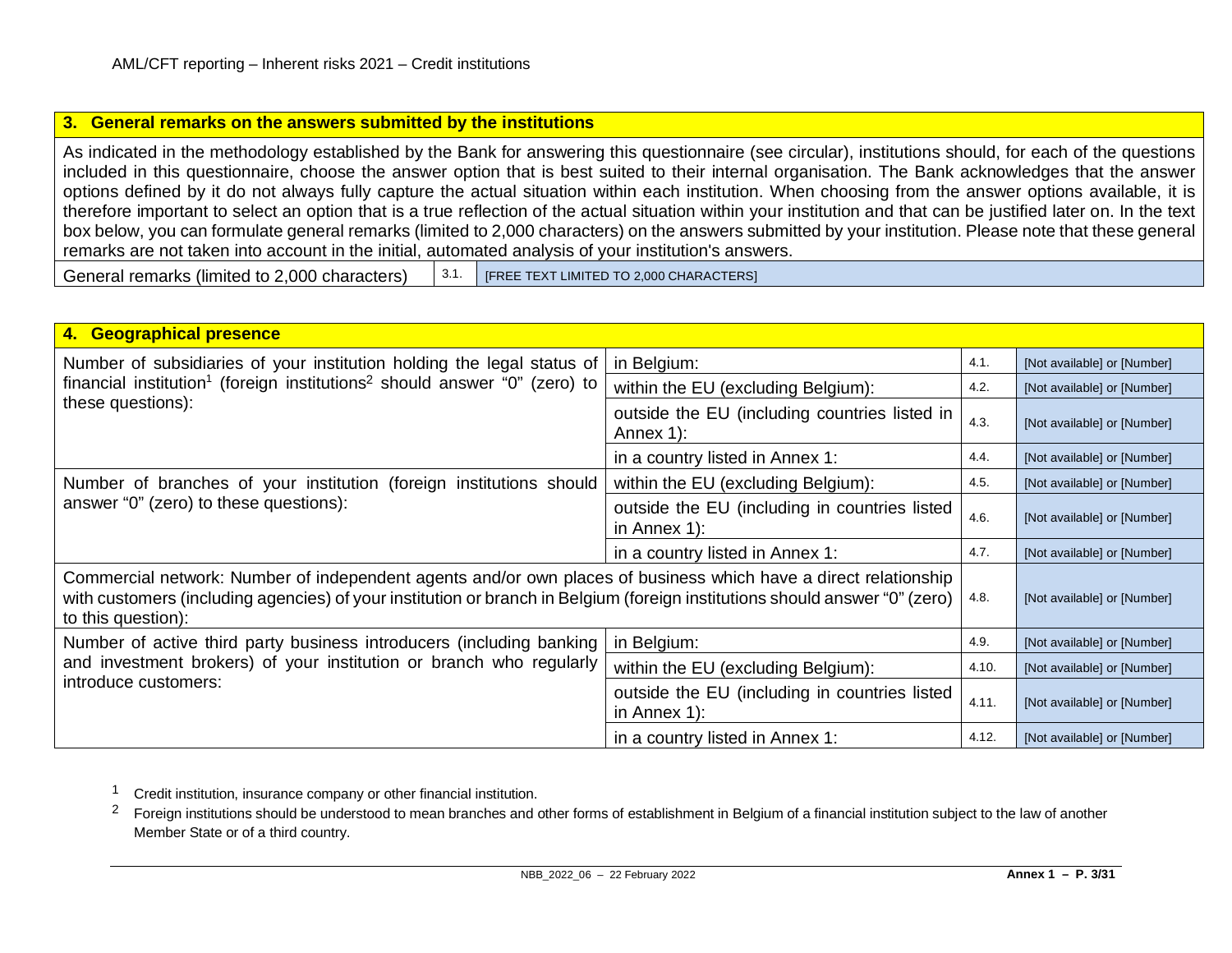<span id="page-3-5"></span><span id="page-3-4"></span><span id="page-3-3"></span><span id="page-3-2"></span><span id="page-3-1"></span><span id="page-3-0"></span>

| <b>5. Activities</b>                                                                                        |                                                                                                                                                                                                                                                  |       |                                                                  |
|-------------------------------------------------------------------------------------------------------------|--------------------------------------------------------------------------------------------------------------------------------------------------------------------------------------------------------------------------------------------------|-------|------------------------------------------------------------------|
| whether<br>the<br>Please<br>indicate<br>following activities were performed                                 | Traditional retail activity <sup>3</sup>                                                                                                                                                                                                         | 5.1.  | - Important activity<br>- Accessory activity<br>- Not applicable |
| institution<br>your<br>by<br>as<br>at<br>31/12/2021 and, if so, whether it<br>was an important or accessory | Corporate and investment banking <sup>4</sup>                                                                                                                                                                                                    | 5.2.  | - Important activity<br>- Accessory activity<br>- Not applicable |
| activity for your institution (multiple<br>activities possible):                                            | Private asset management or investment services (private banking) <sup>5</sup>                                                                                                                                                                   | 5.3.  | - Important activity<br>- Accessory activity<br>- Not applicable |
|                                                                                                             | Correspondent banking services <sup>6</sup>                                                                                                                                                                                                      | 5.4.  | - Important activity<br>- Accessory activity<br>- Not applicable |
|                                                                                                             | Trade finance services <sup>7</sup>                                                                                                                                                                                                              | 5.5.  | - Important activity<br>- Accessory activity<br>- Not applicable |
|                                                                                                             | Central securities depository services                                                                                                                                                                                                           | 5.6.  | - Important activity<br>- Accessory activity<br>- Not applicable |
|                                                                                                             | Central securities depositories :- Central counterparties - Custodian Banks <sup>8</sup>                                                                                                                                                         | 5.7.  | - Important activity<br>- Accessory activity<br>- Not applicable |
|                                                                                                             | <b>Payment Initiation Services (PISP)</b>                                                                                                                                                                                                        |       | - Important activity<br>- Accessory activity<br>- Not applicable |
|                                                                                                             | Account Information Services (AISP).                                                                                                                                                                                                             | 5.7.b | - Important activity<br>- Accessory activity<br>- Not applicable |
|                                                                                                             | Other activities which, according to a self-assessment conducted by your<br>institution, should be considered as carrying a <b>high</b> AML/CFT risk (please clarify  <br>these activities and their risk assessment under question 5.11 below): | 5.8.  | - Important activity<br>- Accessory activity<br>- Not applicable |

<sup>3</sup> Providing products and services such as sight deposit accounts, credit (including mortgages) and savings products to private and/or business customers .

- 4 Providing financial and banking services to large companies, governments or other institutions.
- 5 Providing specific products and services in the context of managing customers' assets.
- $6$  Your institution (the correspondent bank) providing services to other banks or financial institutions (the respondent bank or institution).
- <sup>7</sup> Financing national and international trade transactions (lending, issuing letters of credit, factoring, export credit and insurance).
- 8 Law of 30 July 2018 on miscellaneous financial provisions.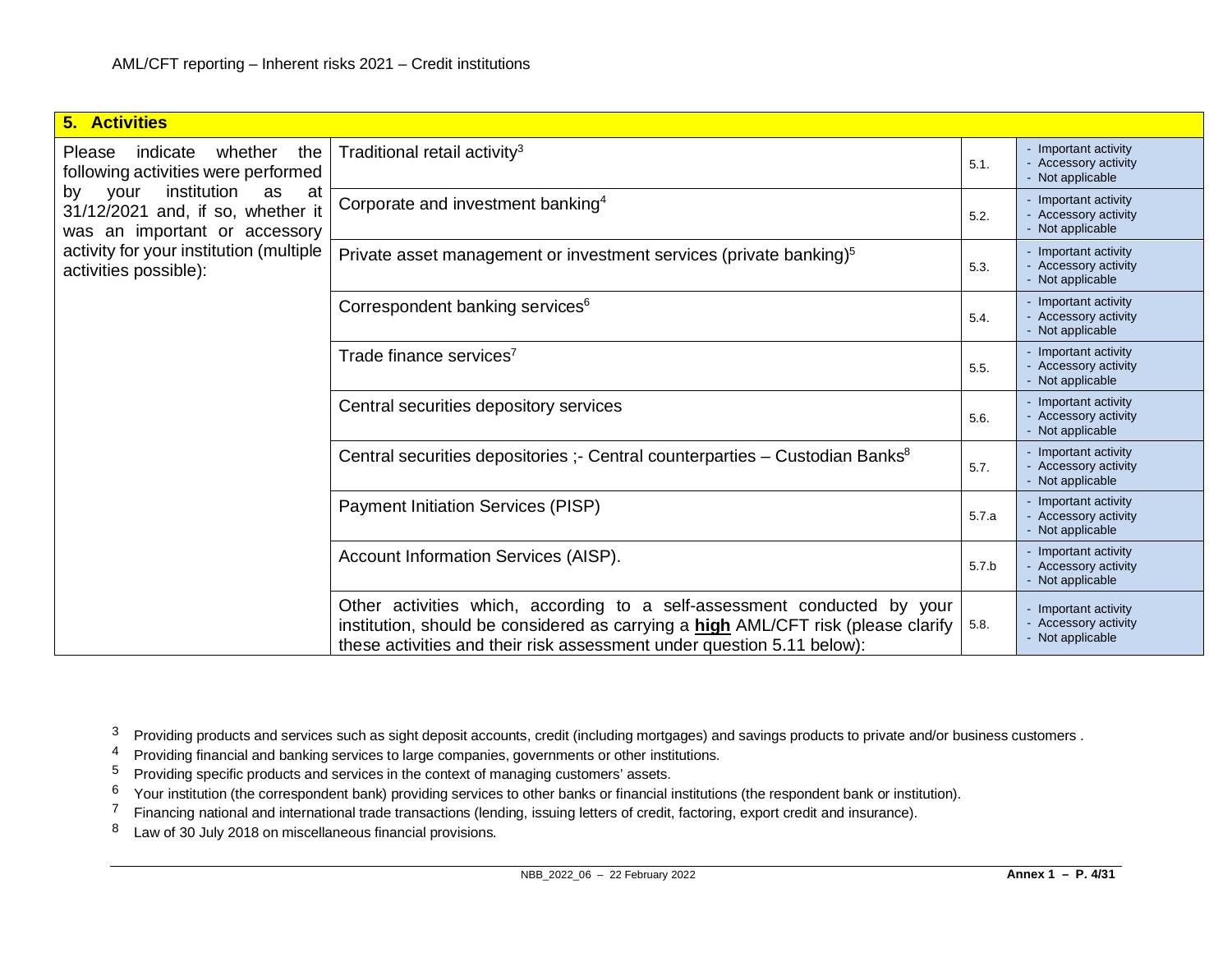|                                                             | [question deleted] | 5.9.  | $\overline{\phantom{a}}$ |
|-------------------------------------------------------------|--------------------|-------|--------------------------|
|                                                             | [question deleted] | 5.10. |                          |
| Please clarify below your answers, if any, to question 5.8: |                    |       |                          |
| 5.11.<br>[FREE TEXT LIMITED TO 1,000 CHARACTERS]            |                    |       |                          |

| 6. Number of customers                                                                                  |                                                                              |      |                             |  |  |
|---------------------------------------------------------------------------------------------------------|------------------------------------------------------------------------------|------|-----------------------------|--|--|
| Total number of customers as at 31/12/2021:<br>6.1.                                                     |                                                                              |      | [Not available] or [Number] |  |  |
| Breakdown of the total number of customers (see<br>number of natural persons:                           |                                                                              |      | [Not available] or [Number] |  |  |
| question 6.1) according to their legal status:                                                          | number of legal persons:                                                     | 6.3  | [Not available] or [Number] |  |  |
|                                                                                                         | number of trusts or other legal arrangements (without legal<br>personality): | 6.4  | [Not available] or [Number] |  |  |
| Breakdown of the total number of customers (see<br>question 6.1) according to the relationship with the | number of customers with whom a business relationship has been<br>initiated: | 6.5. | [Not available] or [Number] |  |  |
| customer:                                                                                               | number of occasional customers:                                              | 6.6  | [Not available] or [Number] |  |  |
| Total number of new customers acquired in 2021:                                                         |                                                                              | 6.7. | [Not available] or [Number] |  |  |

| 7. Breakdown of customers by risk category                                                                                                                                                                                 |      |                             |  |  |
|----------------------------------------------------------------------------------------------------------------------------------------------------------------------------------------------------------------------------|------|-----------------------------|--|--|
| Please provide a breakdown of your customers by risk category as at 31/12/2021 (if you use another breakdown, please fill in this information in a way<br>that most closely approximates the 3 aforementioned categories): |      |                             |  |  |
| Number of 'high-risk' customers:                                                                                                                                                                                           | 7.1. | [Not available] or [Number] |  |  |
| Number of 'standard-risk' customers:<br>$\blacksquare$                                                                                                                                                                     | 7.2. | [Not available] or [Number] |  |  |
| Number of 'low-risk' customers:<br>$\blacksquare$                                                                                                                                                                          | 7.3. | [Not available] or [Number] |  |  |
| Please provide a further breakdown of the numbers submitted in questions 7.1, 7.2 and 7.3 with regard to occasional customers:                                                                                             |      |                             |  |  |
| Number of occasional 'high-risk' customers:                                                                                                                                                                                | 7.4. | [Not available] or [Number] |  |  |
| Number of occasional 'standard-risk' customers:                                                                                                                                                                            | 7.5. | [Not available] or [Number] |  |  |
| Number of occasional 'low-risk' customers:<br>$\blacksquare$                                                                                                                                                               | 7.6. | [Not available] or [Number] |  |  |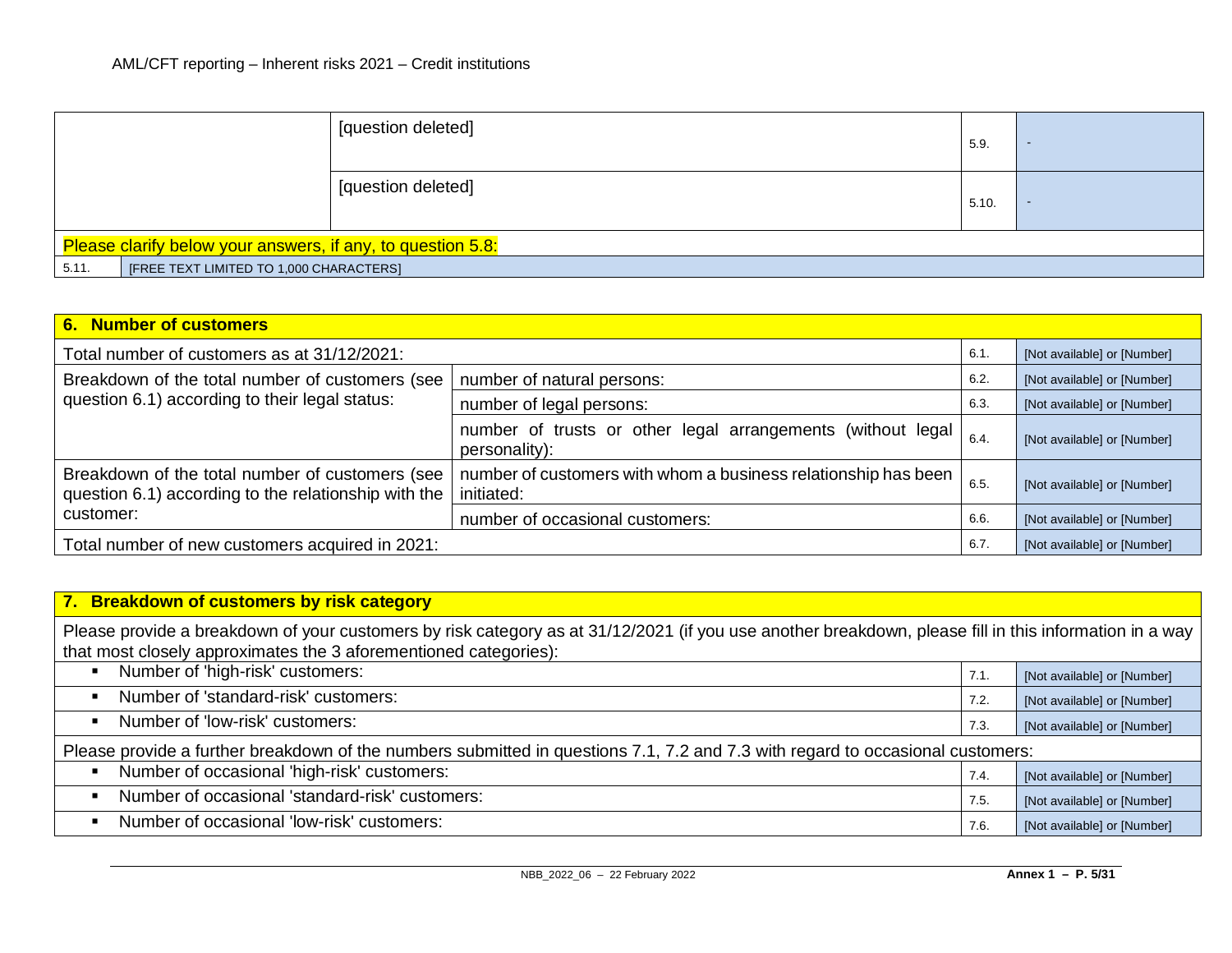|                                                                                                                                         | 8. Geographical distribution of customers                 |          |       |                                                                                                                                                                                                                                                                                                   |          |       |            |          |       |                             |                  |                             |
|-----------------------------------------------------------------------------------------------------------------------------------------|-----------------------------------------------------------|----------|-------|---------------------------------------------------------------------------------------------------------------------------------------------------------------------------------------------------------------------------------------------------------------------------------------------------|----------|-------|------------|----------|-------|-----------------------------|------------------|-----------------------------|
| Number of customers who are not domiciled in Belgium or whose registered office is not situated in Belgium as at<br>8.1.<br>31/12/2021: |                                                           |          |       |                                                                                                                                                                                                                                                                                                   |          |       |            |          |       | [Not available] or [Number] |                  |                             |
| but within the EU:                                                                                                                      |                                                           |          |       | Number of customers as referred to in question 8.1 who are domiciled or have their registered office outside Belgium                                                                                                                                                                              |          |       |            |          |       | 8.2.                        |                  | [Not available] or [Number] |
|                                                                                                                                         | and outside the EU:                                       |          |       | Number of customers as referred to in question 8.1 who are domiciled or have their registered office outside Belgium                                                                                                                                                                              |          |       |            |          |       | 8.3.                        |                  | [Not available] or [Number] |
|                                                                                                                                         | countries included in Annex 1:                            |          |       | Number of customers as referred to in question 8.1 who are domiciled or have their registered office in one of the                                                                                                                                                                                |          |       |            |          |       | 8.4.                        |                  | [Not available] or [Number] |
|                                                                                                                                         | code 784 (ARE - United Arab Emirates) in the table below. |          |       | Please provide a further breakdown of the information requested in question 8.4 by country. Please note that all customers domiciled or established<br>in one of the United Arab Emirates (Abu Dhabi, Dubai, Sharjah, Ajman, Umm Al Quwain, Ras al-Khaimah and Fujairah) may be grouped under ISO |          |       |            |          |       |                             |                  |                             |
| 8.5.                                                                                                                                    | [AFG][004]                                                | [NUMBER] | 8.6.  | [AGO][024]                                                                                                                                                                                                                                                                                        | [NUMBER] | 8.7.  | [ARG][032] | [NUMBER] | 8.8.  |                             | [BLR][112]       | [NUMBER]                    |
| 8.9.                                                                                                                                    | [BEN][204]                                                | [NUMBER] | 8.10. | [BOL][068]                                                                                                                                                                                                                                                                                        | [NUMBER] | 8.11. | [BIH][070] | [NUMBER] | 8.12. |                             | [BFA][854]       | [NUMBER]                    |
| 8.13.                                                                                                                                   | [BDI][108]                                                | [NUMBER] | 8.14. | [KHM][116]                                                                                                                                                                                                                                                                                        | [NUMBER] | 8.15. | [CAF][140] | [NUMBER] | 8.16. |                             | [CHN][156]       | [NUMBER]                    |
| 8.17.                                                                                                                                   | [COD][180]                                                | [NUMBER] | 8.18. | [DOM][214]                                                                                                                                                                                                                                                                                        | [NUMBER] | 8.19. | [EGY][818] | [NUMBER] | 8.20. |                             | [ERI][232]       | [NUMBER]                    |
| 8.21.                                                                                                                                   | [ETH][231]                                                | [NUMBER] | 8.22. | [GMB][270]                                                                                                                                                                                                                                                                                        | [NUMBER] | 8.23. | [GIN][324] | [NUMBER] | 8.24. |                             | [GNB][624]       | [NUMBER]                    |
| 8.25.                                                                                                                                   | [HTI][332]                                                | [NUMBER] | 8.26. | [IRQ][368]                                                                                                                                                                                                                                                                                        | [NUMBER] | 8.27. | [IRN][364] | [NUMBER] | 8.28. |                             | [CIV][384]       | [NUMBER]                    |
| 8.29.                                                                                                                                   | [YEM][887]                                                | [NUMBER] | 8.30. | [CPV][132]                                                                                                                                                                                                                                                                                        | [NUMBER] | 8.31. | [KEN][404] | [NUMBER] | 8.32. |                             | [LAO][418]       | [NUMBER]                    |
| 8.33.                                                                                                                                   | [LSO][426]                                                | [NUMBER] | 8.34. | [LBN][422]                                                                                                                                                                                                                                                                                        | [NUMBER] | 8.35. | [LBR][430] | [NUMBER] | 8.36. |                             | [LBY][434]       | [NUMBER]                    |
| 8.37.                                                                                                                                   | [MLI][466]                                                | [NUMBER] | 8.38. | [MHL][584]                                                                                                                                                                                                                                                                                        | [NUMBER] | 8.39. | [MRT][478] | [NUMBER] | 8.40. |                             | [MDA][498]       | [NUMBER]                    |
| 8.41.                                                                                                                                   | [MOZ][508]                                                | [NUMBER] | 8.42. | [MMR][104]                                                                                                                                                                                                                                                                                        | [NUMBER] | 8.43. | [NAM][516] | [NUMBER] | 8.44. |                             | [NPL][524]       | [NUMBER]                    |
| 8.45.                                                                                                                                   | [NER][562]                                                | [NUMBER] | 8.46. | [NGA][566]                                                                                                                                                                                                                                                                                        | [NUMBER] | 8.47. | [PRK][408] | [NUMBER] | 8.48. |                             | [UKR][804]       | [NUMBER]                    |
| 8.49.                                                                                                                                   | [PAK][586]                                                | [NUMBER] | 8.50  | [PAN][591]                                                                                                                                                                                                                                                                                        | [NUMBER] | 8.51. | [PRY][600] | [NUMBER] | 8.52. |                             | [RUS][643]       | [NUMBER]                    |
| 8.53.                                                                                                                                   | [RWA][646]                                                | [NUMBER] | 8.54. | $[STPI]$ [678]                                                                                                                                                                                                                                                                                    | [NUMBER] | 8.55. | [SLE][694] | [NUMBER] | 8.56. |                             | [SDN][736]       | [NUMBER]                    |
| 8.57.                                                                                                                                   | [SOM][706]                                                | [NUMBER] | 8.58. | [LKA][144]                                                                                                                                                                                                                                                                                        | [NUMBER] | 8.59. | [SYR][760] | [NUMBER] | 8.60. |                             | [TJK][762]       | [NUMBER]                    |
| 8.61.                                                                                                                                   | [TZA][834]                                                | [NUMBER] | 8.62. | [THA][764]                                                                                                                                                                                                                                                                                        | [NUMBER] | 8.63. | [TUN][788] | [NUMBER] | 8.64. |                             | <b>TUR</b> [792] | [NUMBER]                    |
| 8.65.                                                                                                                                   | [UGA][800]                                                | [NUMBER] | 8.66. | [VUT][548]                                                                                                                                                                                                                                                                                        | [NUMBER] | 8.67. | [VEN][862] | [NUMBER] | 8.68. |                             | [VNM][704]       | [NUMBER]                    |
| 8.69.                                                                                                                                   | [ZMB][894]                                                | [NUMBER] | 8.70. | [ZWE][716]                                                                                                                                                                                                                                                                                        | [NUMBER] | 8.71. | [SSD][728] | [NUMBER] | 8.72. |                             | [ARE][784]       | [NUMBER]                    |
| 8.73.                                                                                                                                   | [AIA][660]                                                | [NUMBER] | 8.74. | [BHS][044]                                                                                                                                                                                                                                                                                        | [NUMBER] | 8.75. | [BHR][048] | [NUMBER] | 8.76. |                             | [BMU][060]       | [NUMBER]                    |
| 8.77.                                                                                                                                   | [VGB][092]                                                | [NUMBER] | 8.78. | [CYM][136]                                                                                                                                                                                                                                                                                        | [NUMBER] | 8.79. | [GGY][831] | [NUMBER] | 8.80. |                             | [JEY][832]       | [NUMBER]                    |
| 8.81.                                                                                                                                   | [IMN][833]                                                | [NUMBER] | 8.82. | [FSM][583]                                                                                                                                                                                                                                                                                        | [NUMBER] | 8.83. | [MCO][492] | [NUMBER] | 8.84. |                             | [MNE][499]       | [NUMBER]                    |
| 8.85.                                                                                                                                   | [NRU][520]                                                | [NUMBER] | 8.86  | [UZB][860]                                                                                                                                                                                                                                                                                        | [NUMBER] | 8.87. | [PLW][585] | [NUMBER] | 8.88. |                             | [PCN][612]       | [NUMBER]                    |
| 8.89.                                                                                                                                   | [BLM][652]                                                | [NUMBER] | 8.90. | [TKM][795]                                                                                                                                                                                                                                                                                        | [NUMBER] | 8.91. | [TCA][796] | [NUMBER] | 8.92. |                             | [WLF][876]       | [NUMBER]                    |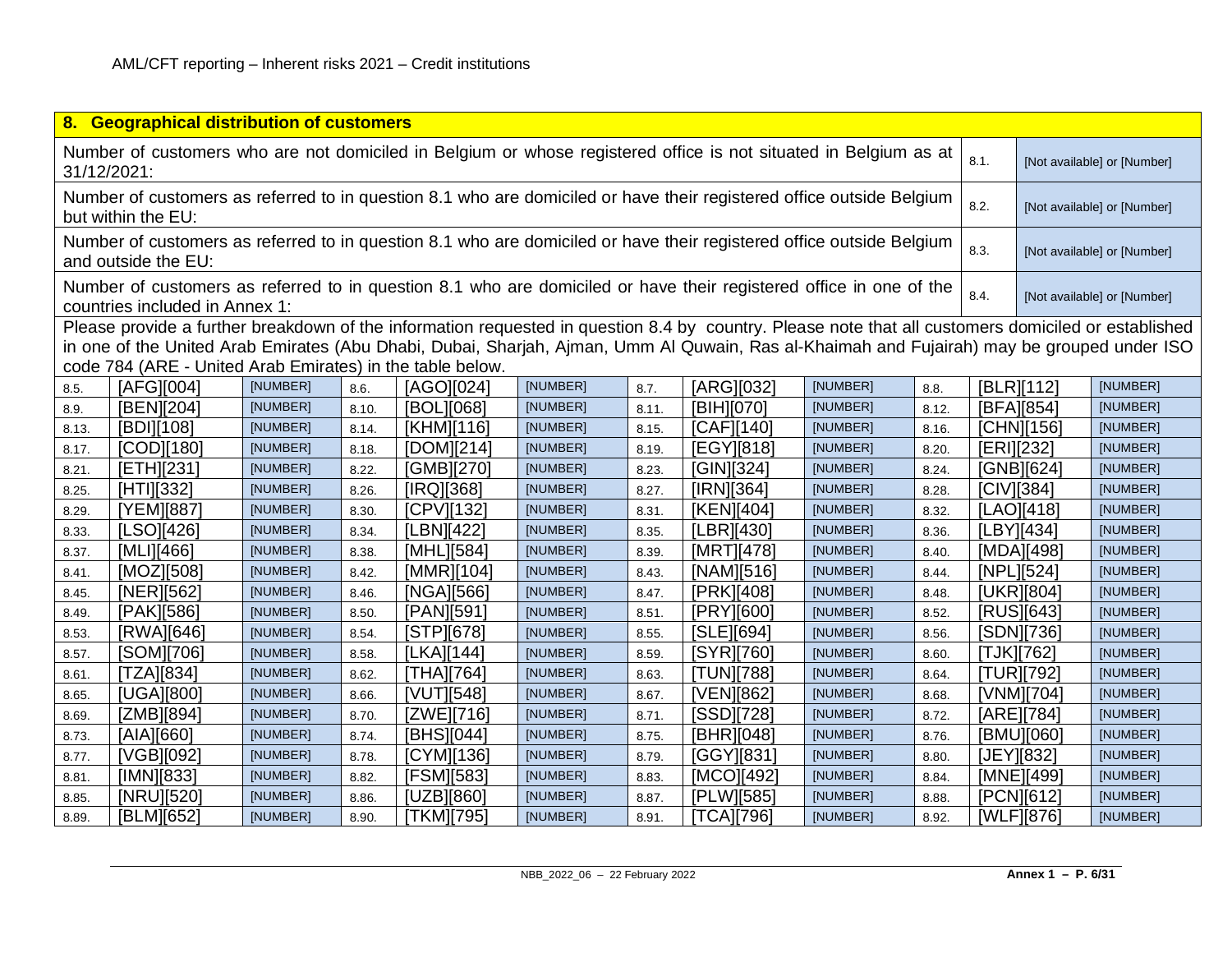| <b>9. Third party business introducers (including banking and investment brokers)</b>                                                                                 |                             |
|-----------------------------------------------------------------------------------------------------------------------------------------------------------------------|-----------------------------|
| Please provide the total number of new customers introduced in 2021 by a third party business introducer (including $\vert_{9.1}$<br>banking and investment brokers): | [Not available] or [Number] |

| 10. Customers identified remotely                                                       |       |                             |
|-----------------------------------------------------------------------------------------|-------|-----------------------------|
| The total number of customers identified remotely by your institution as at 31/12/2021: | 10.1. | [Not available] or [Number] |

| 11. Correspondent banking customers                                                                                                                                                                                                                                                                                                                                                                                                                                 |       |                                                                                                                                    |
|---------------------------------------------------------------------------------------------------------------------------------------------------------------------------------------------------------------------------------------------------------------------------------------------------------------------------------------------------------------------------------------------------------------------------------------------------------------------|-------|------------------------------------------------------------------------------------------------------------------------------------|
| How many correspondent banking relationships does your institution have as at 31/12/2021 with respondent banks<br>(customers)?                                                                                                                                                                                                                                                                                                                                      | 11.1. | [Not available] or [Number]                                                                                                        |
| How many correspondent banking relationships does your institution have as at 31/12/2021 with respondent banks<br>(customers) established outside the EU?                                                                                                                                                                                                                                                                                                           | 11.2. | [Not available] or [Number]                                                                                                        |
| How many correspondent banking relationships does your institution have as at 31/12/2021 with respondent banks<br>(customers) established in countries included in Annex 1?                                                                                                                                                                                                                                                                                         | 11.3. | [Not available] or [Number]                                                                                                        |
| If your institution is involved in correspondent banking relationships with respondent banks or intends to initiate such<br>relationships, do or could these relationships include the opening of payable-through accounts?                                                                                                                                                                                                                                         | 11.4. | [Yes] / [No] / [Not applicable]                                                                                                    |
| If your institution is involved in correspondent banking relationships with respondent banks or intends to initiate such<br>relationships, could the accounts placed at the disposal of your respondent bank by your institution also be used by<br>other financial institutions which your institution does not have a relationship with, but which do have a direct relationship<br>with your respondent bank (i.e. nesting or downstream correspondent banking)? | 11.5. | [Yes] / [No] / [Not applicable]                                                                                                    |
| If your institution is involved in correspondent banking relationships with respondent banks or intends to initiate such<br>relationships, are these relationships (i) only used for performing transactions for customers of the respondent bank,<br>(ii) only used for performing transactions in the name and on behalf of the respondent bank itself, or (iii) used for a<br>combination of both types of transactions?                                         | 11.6. | Only on behalf of customers<br>of the respondent bank<br>Only on behalf of the<br>respondent bank<br><b>Both</b><br>Not applicable |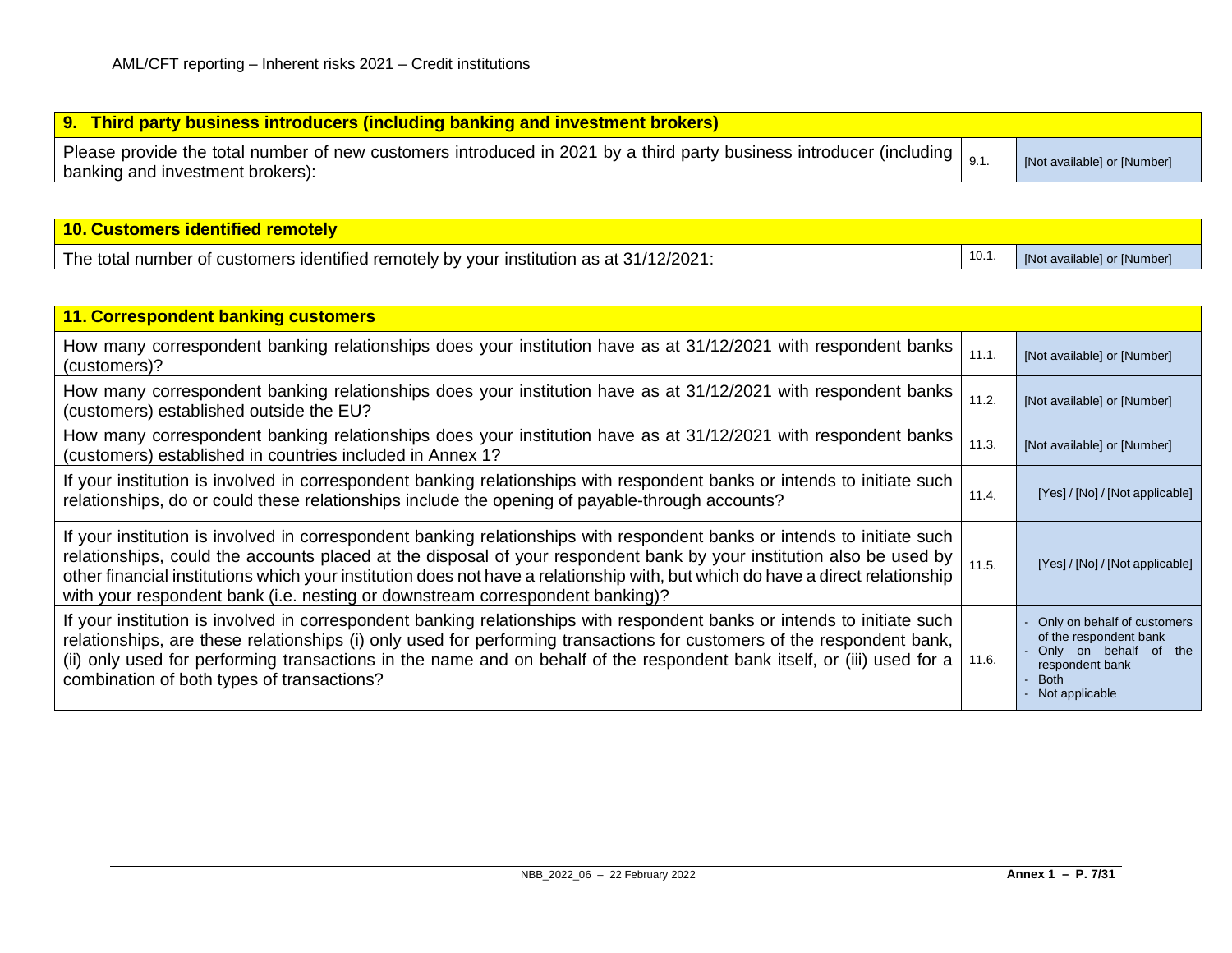| 12. Customers receiving asset management services (including private banking)                                                                                  |       |                             |  |  |
|----------------------------------------------------------------------------------------------------------------------------------------------------------------|-------|-----------------------------|--|--|
| If your institution does not perform any asset management activities, your answer to the following questions should be 0 (zero).                               |       |                             |  |  |
| Number of customers receiving asset management services (including private banking) domiciled in Belgium as at<br>31/12/2021:                                  | 12.1  | [Not available] or [Number] |  |  |
| Number of customers receiving asset management services (including private banking) domiciled outside Belgium as<br>at 31/12/2021:                             | 12.2. | [Not available] or [Number] |  |  |
| Number of customers receiving asset management services (including private banking) domiciled in one of the<br>countries included in Annex 1 as at 31/12/2021: | 12.3. | [Not available] or [Number] |  |  |
| What amount does your institution use as a threshold in order to determine whether customers are eligible for asset<br>management (as at $31/12/2021$ )?       | 12.4  | [Number] / [Not applicable] |  |  |

| 13. Rejected customers                                                                                                                                                                                                   |                             |
|--------------------------------------------------------------------------------------------------------------------------------------------------------------------------------------------------------------------------|-----------------------------|
| Please provide the total number of persons or entities that fitted into your institution's customer acceptance policy but $ $ <sub>13.1.</sub><br>were rejected by your institution for AML/CFT-related reasons in 2021: | [Not available] or [Number] |

### **14. Numbered accounts**

*Note: numbered accounts are accounts of which only the account number appears on bank statements and not the name of the customer. As a result, only a small number of persons within the financial institution know the name of the account holder and the customer is guaranteed a certain amount of anonymity. However, numbered accounts should not be equated with anonymous accounts (accounts of which the holder has not been identified by the institution). Such anonymous accounts are prohibited.*

| The total number of your customers that have numbered accounts or numbered contracts as at 31/12/2021:                          | [Not available] or [Number] |
|---------------------------------------------------------------------------------------------------------------------------------|-----------------------------|
| The total number of your customers for whom your institution opened numbered accounts or with whom it concluded a $\vert$ 14.2. | [Not available] or [Number] |
| numbered contract in 2021:                                                                                                      |                             |

### **15. Politically exposed persons (PEPs)**

*Note: when calculating the number of PEPs, you should not only include the number of PEP customers, but also the number of PEP agents of your customers, the number of PEP ultimate beneficial owners of your customers and the number of PEP ultimate beneficial owners of your customers' agents.*

Total number of PEPs in your customer base: 15.1. [Not available] or [Number] 15.1. [Not available] or [Number]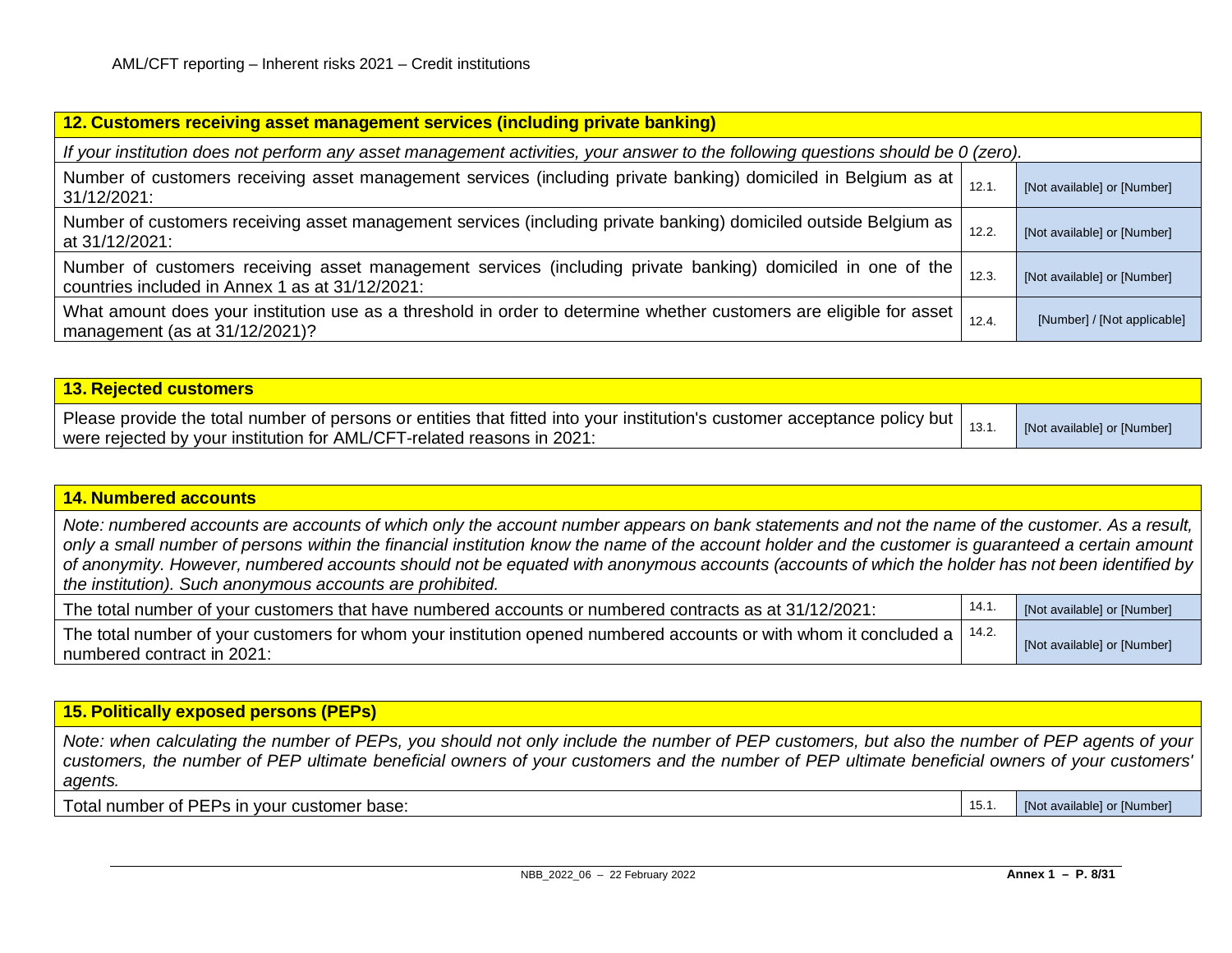| Number of PEPs – customers (holders of products)                                                                           | 15.2. | [Not available] or [Number] |
|----------------------------------------------------------------------------------------------------------------------------|-------|-----------------------------|
| Number of PEPs – customers' agents                                                                                         | 15.3  | [Not available] or [Number] |
| Number of PEPs – UBOs (of both customers and their agents, if the latter are legal persons or other legal<br>arrangements) | 15.4. | [Not available] or [Number] |
| Number of PEPs domiciled outside Belgium:                                                                                  | 15.5  | [Not available] or [Number] |
| Number of PEPs domiciled in one of the countries included in Annex 1:                                                      | 15.6. | [Not available] or [Number] |

| 16. Ultimate beneficial owners (UBOs)                                                                                   |       |                             |  |  |  |  |  |  |  |
|-------------------------------------------------------------------------------------------------------------------------|-------|-----------------------------|--|--|--|--|--|--|--|
| Please provide the following information regarding the ultimate beneficial owners of your customers (as at 31/12/2021): |       |                             |  |  |  |  |  |  |  |
| Number of UBOs domiciled outside Belgium:                                                                               | 16.1. | [Not available] or [Number] |  |  |  |  |  |  |  |
| Number of UBOs domiciled in one of the countries included in Annex 1:                                                   | 16.2. | [Not available] or [Number] |  |  |  |  |  |  |  |

| <b>17. Customer onboarding and transactions</b>                                                                                                                                                                                                                                                                                                   |       |                                                                                                      |  |  |  |  |  |  |  |
|---------------------------------------------------------------------------------------------------------------------------------------------------------------------------------------------------------------------------------------------------------------------------------------------------------------------------------------------------|-------|------------------------------------------------------------------------------------------------------|--|--|--|--|--|--|--|
| Note: Please indicate whether your institution uses the following distribution methods and specify the importance of each distribution method used:                                                                                                                                                                                               |       |                                                                                                      |  |  |  |  |  |  |  |
| A. [question deleted]                                                                                                                                                                                                                                                                                                                             | 17.1. |                                                                                                      |  |  |  |  |  |  |  |
| B. Customer onboarding occurs through face-to-face contact with a staff member/authorised representative of your<br>institution (main office, independent agent/own employee, regional sales team, customer relationship manager)<br>but subsequent transactions are performed through non-face-to-face channels (internet, (mobile) phone, etc.) | 17.2. | - Important distribution<br>methodLess important<br>distribution methodUnused<br>distribution method |  |  |  |  |  |  |  |
| C. Both customer onboarding and subsequent transactions are performed through non-face-to-face contact (online<br>sales, etc.)                                                                                                                                                                                                                    | 17.3. | - Important distribution<br>methodLess important<br>distribution methodUnused<br>distribution method |  |  |  |  |  |  |  |
| D. Outsourcing / Brokers - Customer onboarding and subsequent customer relationship management are performed<br>by external service providers (e.g. insurance brokers) or by entities related to the group, in accordance with your  <br>institution's AML/CFT policies and procedures.                                                           | 17.4. | Important distribution<br>methodLess important<br>distribution methodUnused<br>distribution method   |  |  |  |  |  |  |  |

## **18. National and international payment volume**

Please provide the necessary information on your institution's payment volume in 2021 (volume of incoming and outgoing payments): *Note:*

- *In this context, payments only refer to transfers of funds.*
- *- 'National payments' refer to payments made within Belgium.*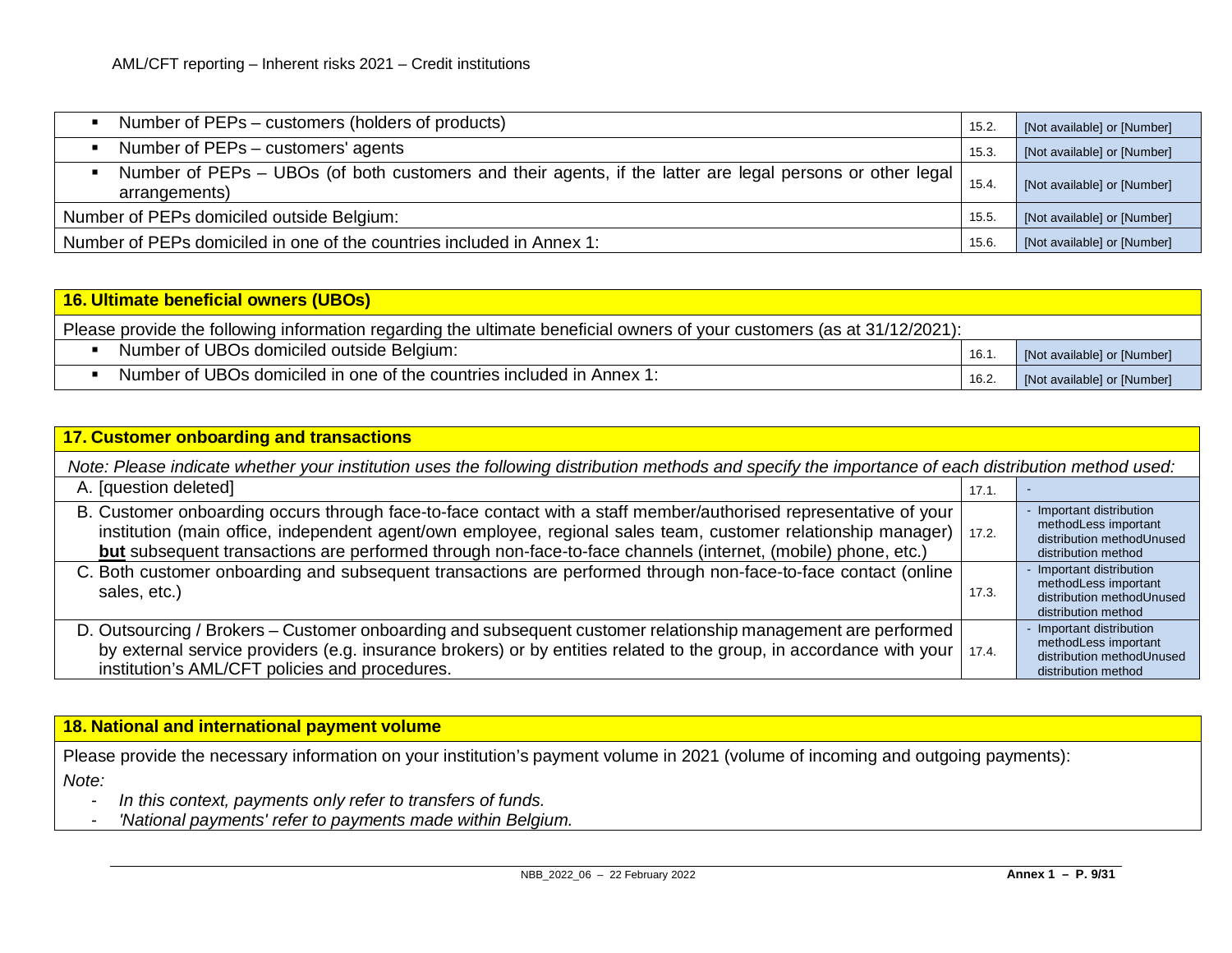*- 'International payments' refer to payments made from or to a country other than Belgium (payments between Belgium and another EU Member State should therefore be considered international payments for the purposes of this reporting).*

*These payments relate exclusively to transactions to and from customers. Transactions between banks should therefore not be taken into account. However, transactions between banks performed on behalf of customers in the context of correspondent banking should be included in these numbers.*

| National payments      | Number of payments (sum of incoming and outgoing payments): | 18.1  | [Not available] or [Number] |
|------------------------|-------------------------------------------------------------|-------|-----------------------------|
|                        | Volume (expressed in euro):                                 | 18.2. | [Not available] or [Number] |
| International payments | Number of payments (sum of incoming and outgoing payments): | 18.3. | [Not available] or [Number] |
|                        | Volume (expressed in euro):                                 | 18.4. | [Not available] or [Number] |

| 19. Outgoing payments to high-risk countries                                                                                                                                                                                                                                                |                                                                                                                           |          |        |            |          |        |            |          |        |            |  |                             |
|---------------------------------------------------------------------------------------------------------------------------------------------------------------------------------------------------------------------------------------------------------------------------------------------|---------------------------------------------------------------------------------------------------------------------------|----------|--------|------------|----------|--------|------------|----------|--------|------------|--|-----------------------------|
| Please provide the number of payments (and the corresponding amount) made by your institution in 2021 to a bank account or other type of account<br>from one of the countries included in Annex 1:                                                                                          |                                                                                                                           |          |        |            |          |        |            |          |        |            |  |                             |
| Note: These outgoing payments only refer to transactions to and from customers. Transactions between banks should therefore not be taken into<br>account. These payments should comprise all transactions performed from Belgium and destined for one of the countries included in Annex 1. |                                                                                                                           |          |        |            |          |        |            |          |        |            |  |                             |
|                                                                                                                                                                                                                                                                                             | Number of payments:                                                                                                       |          |        |            |          |        |            |          |        | 19.1.      |  | [Not available] or [Number] |
|                                                                                                                                                                                                                                                                                             | Corresponding amount (expressed in euro):                                                                                 |          |        |            |          |        |            |          |        | 19.2.      |  | [Not available] or [Number] |
|                                                                                                                                                                                                                                                                                             | In the table below, please indicate for each country included in Annex 1 the cumulated total amount of outgoing payments: |          |        |            |          |        |            |          |        |            |  |                             |
| 19.3.                                                                                                                                                                                                                                                                                       | [AFG][004]                                                                                                                | [NUMBER] | 19.4.  | [AGO][024] | [NUMBER] | 19.5.  | [ARG][032] | [NUMBER] | 19.6.  | [BLR][112] |  | [NUMBER]                    |
| 19.7.                                                                                                                                                                                                                                                                                       | [BEN][204]                                                                                                                | [NUMBER] | 19.8.  | [BOL][068] | [NUMBER] | 19.9.  | [BIH][070] | [NUMBER] | 19.10. | [BFA][854] |  | [NUMBER]                    |
| 19.11.                                                                                                                                                                                                                                                                                      | [BDI][108]                                                                                                                | [NUMBER] | 19.12. | [KHM][116] | [NUMBER] | 19.13. | [CAF][140] | [NUMBER] | 19.14. | [CHN][156] |  | [NUMBER]                    |
| 19.15.                                                                                                                                                                                                                                                                                      | [COD][180]                                                                                                                | [NUMBER] | 19.16. | [DOM][214] | [NUMBER] | 19.17. | [EGY][818] | [NUMBER] | 19.18. | [ERI][232] |  | [NUMBER]                    |
| 19.19.                                                                                                                                                                                                                                                                                      | [ETH][231]                                                                                                                | [NUMBER] | 19.20. | [GMB][270] | [NUMBER] | 19.21  | [GIN][324] | [NUMBER] | 19.22. | [GNB][624] |  | [NUMBER]                    |
| 19.23.                                                                                                                                                                                                                                                                                      | [HTI][332]                                                                                                                | [NUMBER] | 19.24. | [IRQ][368] | [NUMBER] | 19.25  | [IRN][364] | [NUMBER] | 19.26. | [CIV][384] |  | [NUMBER]                    |
| 19.27.                                                                                                                                                                                                                                                                                      | [YEM][887]                                                                                                                | [NUMBER] | 19.28. | [CPV][132] | [NUMBER] | 19.29  | [KEN][404] | [NUMBER] | 19.30. | [LAO][418] |  | [NUMBER]                    |
| 19.31.                                                                                                                                                                                                                                                                                      | [LSO][426]                                                                                                                | [NUMBER] | 19.32. | [LBN][422] | [NUMBER] | 19.33. | [LBR][430] | [NUMBER] | 19.34. | [LBY][434] |  | [NUMBER]                    |
| 19.35.                                                                                                                                                                                                                                                                                      | [MLI][466]                                                                                                                | [NUMBER] | 19.36. | [MHL][584] | [NUMBER] | 19.37  | [MRT][478] | [NUMBER] | 19.38. | [MDA][498] |  | [NUMBER]                    |
| 19.39.                                                                                                                                                                                                                                                                                      | [MOZ][508]                                                                                                                | [NUMBER] | 19.40. | [MMR][104] | [NUMBER] | 19.41  | [NAM][516] | [NUMBER] | 19.42. | [NPL][524] |  | [NUMBER]                    |
| 19.43.                                                                                                                                                                                                                                                                                      | [NER][562]                                                                                                                | [NUMBER] | 19.44. | [NGA][566] | [NUMBER] | 19.45  | [PRK][408] | [NUMBER] | 19.46. | [UKR][804] |  | [NUMBER]                    |
| 19.47.                                                                                                                                                                                                                                                                                      | [PAK][586]                                                                                                                | [NUMBER] | 19.48. | [PAN][591] | [NUMBER] | 19.49  | [PRY][600] | [NUMBER] | 19.50. | [RUS][643] |  | [NUMBER]                    |
| 19.51.                                                                                                                                                                                                                                                                                      | [RWA][646]                                                                                                                | [NUMBER] | 19.52. | [STP][678] | [NUMBER] | 19.53. | [SLE][694] | [NUMBER] | 19.54. | [SDN][736] |  | [NUMBER]                    |
| 19.55.                                                                                                                                                                                                                                                                                      | [SOM][706]                                                                                                                | [NUMBER] | 19.56. | [LKA][144] | [NUMBER] | 19.57. | [SYR][760] | [NUMBER] | 19.58. | [TJK][762] |  | [NUMBER]                    |
| 19.59.                                                                                                                                                                                                                                                                                      | [TZA][834]                                                                                                                | [NUMBER] | 19.60. | [THA][764] | [NUMBER] | 19.61. | [TUN][788] | [NUMBER] | 19.62. | [TUR][792] |  | [NUMBER]                    |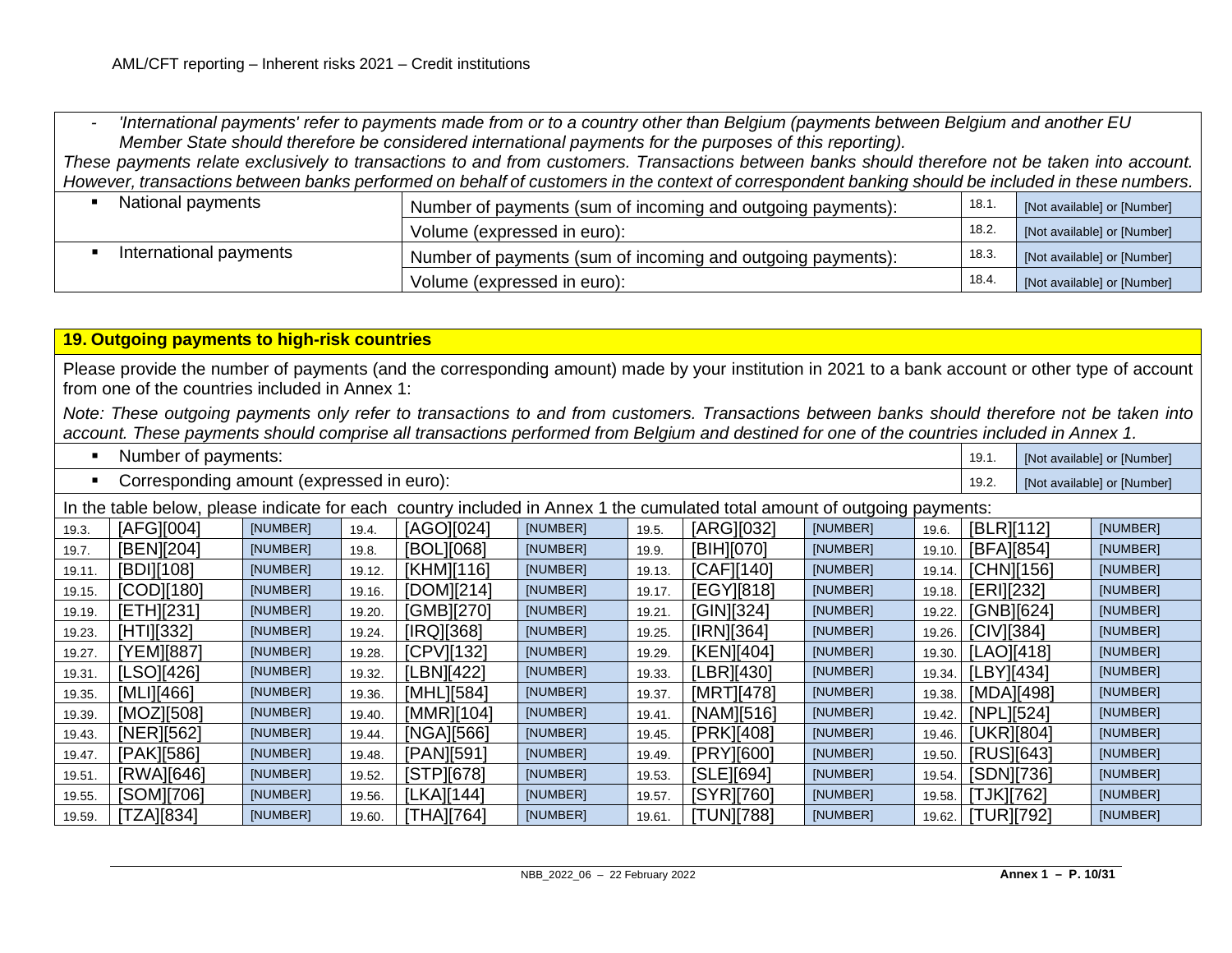| 19.63. | [UGA][800] | [NUMBER] | 19.64. | [VUT][548] | [NUMBER] | 19.65. | <b>IVENI8621</b> | [NUMBER] | 19.66. | [VNM][704] | [NUMBER] |
|--------|------------|----------|--------|------------|----------|--------|------------------|----------|--------|------------|----------|
| 19.67. | ZMB][894]  | [NUMBER] | 19.68. | [ZWE][716] | [NUMBER] | 19.69  | <b>ISSDI7281</b> | [NUMBER] | 19.70. | [ARE][784] | [NUMBER] |
| 19.71. | [AIA][660] | [NUMBER] | 19.72. | [BHS][044] | [NUMBER] | 19.73. | [BHR][048]       | [NUMBER] | 19.74. | [BMU][060] | [NUMBER] |
| 19.75. | VGB][092]  | [NUMBER] | 19.76. | [CYM][136] | [NUMBER] | 19.77  | [GGY][831]       | [NUMBER] | 19.78. | [JEY][832] | [NUMBER] |
| 19.79. | [IMN][833] | [NUMBER] | 19.80. | [FSM][583] | [NUMBER] | 19.81  | [MCO][492]       | [NUMBER] | 19.82. | [MNE][499] | [NUMBER] |
| 19.83. | [NRU][520] | [NUMBER] | 19.84. | [UZB][860] | [NUMBER] | 19.85. | [PLW][585]       | [NUMBER] | 19.86. | [PCN][612] | [NUMBER] |
| 19.87. | [BLM][652] | [NUMBER] | 19.88. | [TKM][795] | [NUMBER] | 19.89. | [TCA][796]       | [NUMBER] | 19.90. | [WLF][876] | [NUMBER] |

## **20. Incoming payments from high-risk countries**

Please provide the number of payments (and the corresponding amount) received by your institution's customers on one of their accounts and made from an account from one on the countries included in Annex 1 in 2021:

*Note: these incoming payments only refer to transactions to and from customers. Transactions between banks should therefore not be taken into account. These payments should comprise all transactions originating from one of the countries included in Annex 1 and destined for Belgium.*

| Number of payments:                       |                                                                                                                              |          |        |            |          |        |            |          |        |            |               | [Not available] or [Number] |  |
|-------------------------------------------|------------------------------------------------------------------------------------------------------------------------------|----------|--------|------------|----------|--------|------------|----------|--------|------------|---------------|-----------------------------|--|
| Corresponding amount (expressed in euro): |                                                                                                                              |          |        |            |          |        |            |          |        |            |               | [Not available] or [Number] |  |
|                                           | country included in Annex 1 the cumulated total amount of incoming payments:<br>In the table below, please indicate for each |          |        |            |          |        |            |          |        |            |               |                             |  |
| 20.3.                                     | [AFG][004]                                                                                                                   | [NUMBER] | 20.4.  | [AGO][024] | [NUMBER] | 20.5.  | [ARG][032] | [NUMBER] | 20.6.  |            | [BLR][112]    | [NUMBER]                    |  |
| 20.7.                                     | [BEN][204]                                                                                                                   | [NUMBER] | 20.8.  | [BOL][068] | [NUMBER] | 20.9.  | [BIH][070] | [NUMBER] | 20.10. |            | [BFA][854]    | [NUMBER]                    |  |
| 20.11.                                    | [BDI][108]                                                                                                                   | [NUMBER] | 20.12. | [KHM][116] | [NUMBER] | 20.13. | [CAF][140] | [NUMBER] | 20.14. |            | [CHN][156]    | [NUMBER]                    |  |
| 20.15.                                    | [COD][180]                                                                                                                   | [NUMBER] | 20.16. | [DOM][214] | [NUMBER] | 20.17. | [EGY][818] | [NUMBER] | 20.18. | [ERI][232] |               | [NUMBER]                    |  |
| 20.19.                                    | [ETH][231]                                                                                                                   | [NUMBER] | 20.20. | [GMB][270] | [NUMBER] | 20.21  | [GIN][324] | [NUMBER] | 20.22. |            | [GNB][624]    | [NUMBER]                    |  |
| 20.23.                                    | [HTI][332]                                                                                                                   | [NUMBER] | 20.24. | [IRQ][368] | [NUMBER] | 20.25. | [IRN][364] | [NUMBER] | 20.26. |            | $ C V $ [384] | [NUMBER]                    |  |
| 20.27.                                    | [YEM][887]                                                                                                                   | [NUMBER] | 20.28. | [CPV][132] | [NUMBER] | 20.29  | [KEN][404] | [NUMBER] | 20.30. |            | [LAO][418]    | [NUMBER]                    |  |
| 20.31.                                    | [LSO][426]                                                                                                                   | [NUMBER] | 20.32. | LBN][422]  | [NUMBER] | 20.33. | [LBR][430] | [NUMBER] | 20.34. |            | [LBY][434]    | [NUMBER]                    |  |
| 20.35.                                    | [MLI][466]                                                                                                                   | [NUMBER] | 20.36. | [MHL][584] | [NUMBER] | 20.37. | [MRT][478] | [NUMBER] | 20.38. |            | [MDA][498]    | [NUMBER]                    |  |
| 20.39.                                    | [MOZ][508]                                                                                                                   | [NUMBER] | 20.40. | [MMR][104] | [NUMBER] | 20.41  | [NAM][516] | [NUMBER] | 20.42. |            | [NPL][524]    | [NUMBER]                    |  |
| 20.43.                                    | [NER][562]                                                                                                                   | [NUMBER] | 20.44. | [NGA][566] | [NUMBER] | 20.45. | [PRK][408] | [NUMBER] | 20.46. |            | [UKR][804]    | [NUMBER]                    |  |
| 20.47.                                    | [PAK][586]                                                                                                                   | [NUMBER] | 20.48. | [PAN][591] | [NUMBER] | 20.49. | [PRY][600] | [NUMBER] | 20.50. |            | [RUS][643]    | [NUMBER]                    |  |
| 20.51.                                    | [RWA][646]                                                                                                                   | [NUMBER] | 20.52. | [STP][678] | [NUMBER] | 20.53. | [SLE][694] | [NUMBER] | 20.54. |            | [SDN][736]    | [NUMBER]                    |  |
| 20.55.                                    | [SOM][706]                                                                                                                   | [NUMBER] | 20.56. | [LKA][144] | [NUMBER] | 20.57. | [SYR][760] | [NUMBER] | 20.58. |            | [TJK][762]    | [NUMBER]                    |  |
| 20.59.                                    | [TZA][834]                                                                                                                   | [NUMBER] | 20.60. | [THA][764] | [NUMBER] | 20.61  | [TUN][788] | [NUMBER] | 20.62. |            | [TUR][792]    | [NUMBER]                    |  |
| 20.63.                                    | [UGA][800]                                                                                                                   | [NUMBER] | 20.64. | [VUT][548] | [NUMBER] | 20.65. | [VEN][862] | [NUMBER] | 20.66. |            | [VNM][704]    | [NUMBER]                    |  |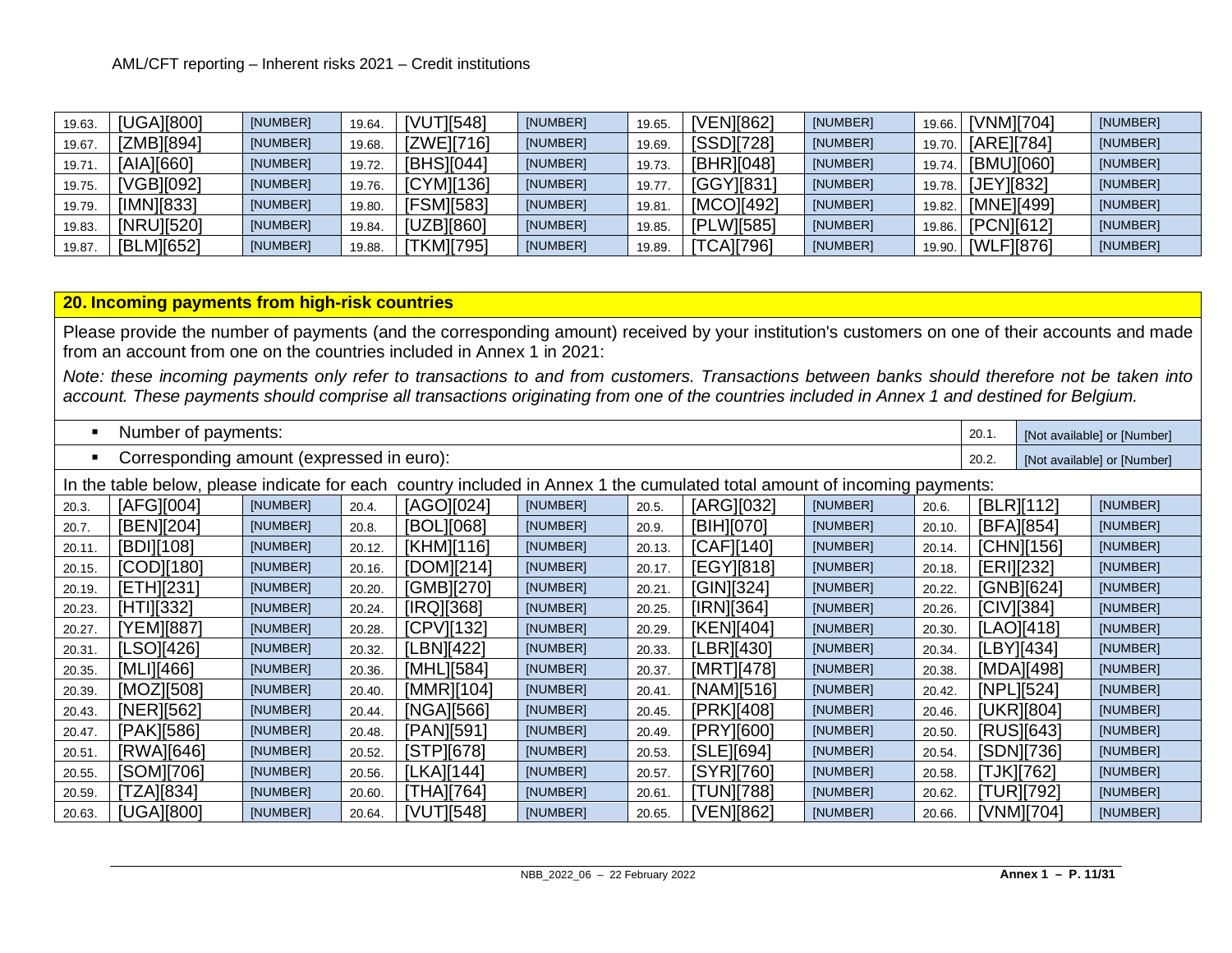| 20.67. | [ZMB][894] | [NUMBER] | 20.68. | [ZWE][716] | [NUMBER] | 20.69  | <b>ISSD17281</b> | [NUMBER] | 20.70. | [ARE][784] | [NUMBER] |
|--------|------------|----------|--------|------------|----------|--------|------------------|----------|--------|------------|----------|
| 20.71  | [AIA][660] | [NUMBER] | 20.72. | [BHS][044] | [NUMBER] | 20.73  | [BHR][048]       | [NUMBER] | 20.74. | [BMU][060] | [NUMBER] |
| 20.75. | [VGB][092] | [NUMBER] | 20.76. | [CYM][136] | [NUMBER] | 20.77  | [GGY][831]       | [NUMBER] | 20.78  | JEY][8321  | [NUMBER] |
| 20.79. | [IMN][833] | [NUMBER] | 20.80  | [FSM][583] | [NUMBER] | 20.81  | [MCO][492]       | [NUMBER] | 20.82. | [MNE][499] | [NUMBER] |
| 20.83. | [NRU][520] | [NUMBER] | 20.84. | [UZB][860] | [NUMBER] | 20.85  | [PLW][585]       | [NUMBER] | 20.86. | [PCN][612] | [NUMBER] |
| 20.87  | [BLM][652] | [NUMBER] | 20.88. | TKM][795]  | [NUMBER] | 20.89. | <b>TCA][796]</b> | [NUMBER] | 20.90  | [WLF][876] | [NUMBER] |

#### **21. Significant payments received by private customers**

Please indicate how many incoming transfers of funds amounting to 100,000 euro or more were received by your institution in 2021 on behalf of **private customers** (excluding transactions consisting of deposits in cash (coins and/or notes)):

| Number:                                                                                                                           | 21.7  | [Not available] or [Number] |
|-----------------------------------------------------------------------------------------------------------------------------------|-------|-----------------------------|
| Corresponding amount (expressed in euro):                                                                                         | 21.2. | [Not available] or [Number] |
| How many of the payments referred to in question 21.1 were paid from an account from one of the countries included<br>in Annex 1? |       | [Not available] or [Number] |

| 22. Significant transfers of funds/payments carried out by private customers                                                                                                                                             |       |                             |  |  |  |  |  |  |  |  |
|--------------------------------------------------------------------------------------------------------------------------------------------------------------------------------------------------------------------------|-------|-----------------------------|--|--|--|--|--|--|--|--|
| Please indicate how many outgoing transfers of funds amounting to 100,000 euro or more were carried out by your institution in 2021 on behalf of<br>private customers (excluding cash withdrawals (coins and/or notes)): |       |                             |  |  |  |  |  |  |  |  |
| Number:<br>$\blacksquare$                                                                                                                                                                                                | 22.1  | [Not available] or [Number] |  |  |  |  |  |  |  |  |
| Corresponding amount (expressed in euro):<br>$\blacksquare$                                                                                                                                                              | 22.2. | [Not available] or [Number] |  |  |  |  |  |  |  |  |
| How many of the payments referred to in question 22.1 were paid to an account from one of the countries included in  <br>Annex 1?                                                                                        | 22.3. | [Not available] or [Number] |  |  |  |  |  |  |  |  |

### **23. Cash deposits**

Please indicate how many deposits in cash (coins and/or notes) amounting to 5,000 euro or more were received by your institution in 2021 on behalf of customers, and provide a further breakdown for **private customers**:

*Note: this includes cash deposits received through the outsourcing of cashier services, through sealbags and cash deposit machines, and which arrived through cash counting centres or money transports.*

Number and corresponding amount (for all customers combined):

■ Number: 23.1. [Not available] or [Number] 23.1. [Not available] or [Number]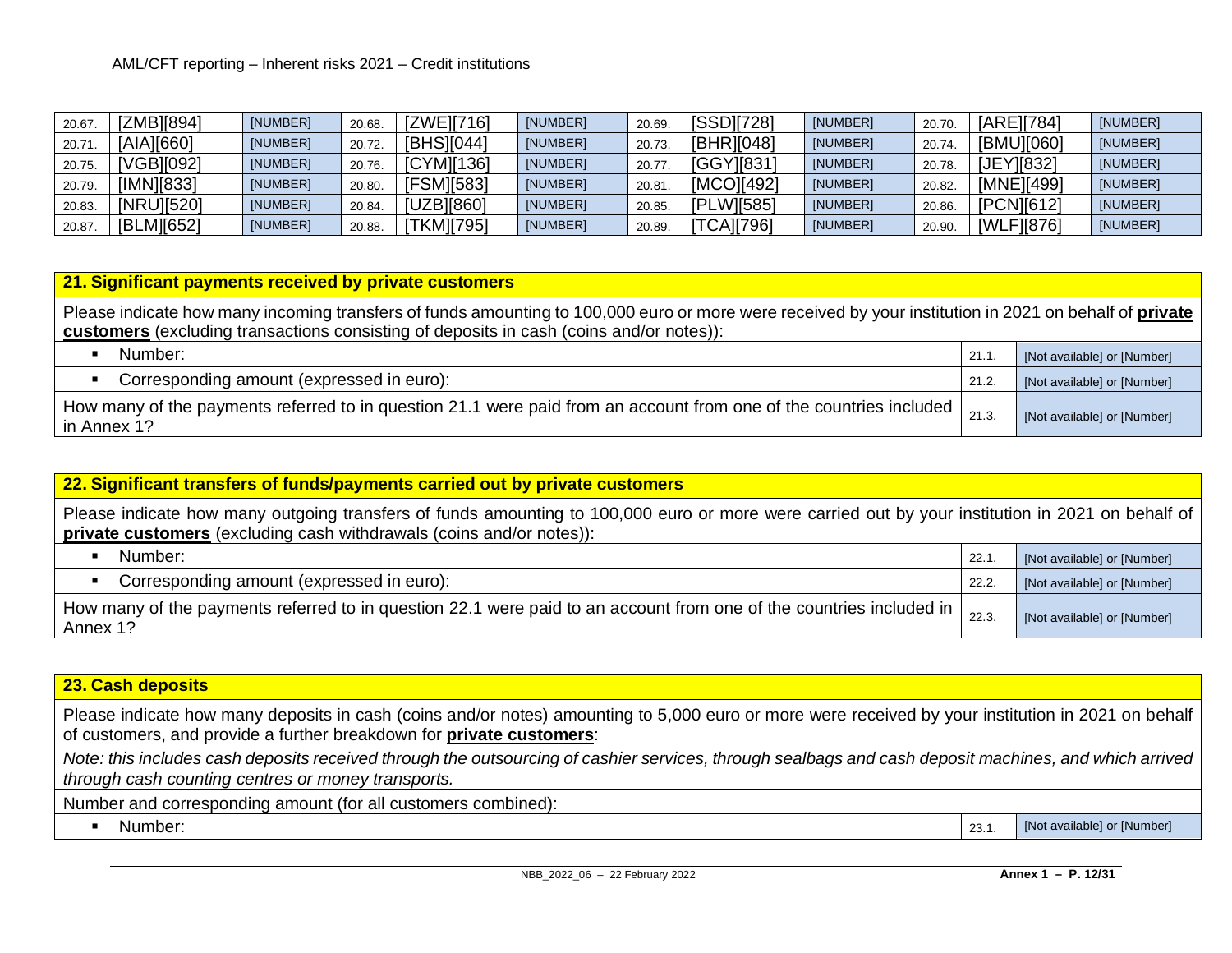| Corresponding amount (expressed in euro):                     | 23.2  | [Not available] or [Number] |
|---------------------------------------------------------------|-------|-----------------------------|
| Number and corresponding amount (only for private customers): |       |                             |
| Number:                                                       | 23.3  | [Not available] or [Number] |
| Corresponding amount (expressed in euro):                     | 23.4. | [Not available] or [Number] |

## **24. Cash withdrawals**

Please indicate how many withdrawals in cash (coins and/or notes) amounting to 5,000 euro or more were processed by your institution in 2021 on behalf of customers, and provide a further breakdown for **private customers**:

| Number and corresponding amount (for all customers combined): |       |                             |
|---------------------------------------------------------------|-------|-----------------------------|
| Number:                                                       | 24.1  | [Not available] or [Number] |
| Corresponding amount (expressed in euro):                     | 24.2. | [Not available] or [Number] |
| Number and corresponding amount (only for private customers): |       |                             |
| Number:                                                       | 24.3. | [Not available] or [Number] |
| Corresponding amount (expressed in euro):                     | 24.4. | [Not available] or [Number] |

| 25. Transactions with occasional customers                                                                                                                                                                                                                                                    |       |                             |  |
|-----------------------------------------------------------------------------------------------------------------------------------------------------------------------------------------------------------------------------------------------------------------------------------------------|-------|-----------------------------|--|
| Number of transactions amounting to 3,000 euro or more performed by your institution for occasional customers in 2021:                                                                                                                                                                        | 25.1  | [Not available] or [Number] |  |
| Number of electronic funds transfers (money remittance) performed by your institution for occasional customers in 2021:                                                                                                                                                                       | 25.2. | [Not available] or [Number] |  |
| Please provide the number of transactions (and the total corresponding amount) that were performed by your institution for occasional customers in 2021 and which<br>involved one of the countries included in Annex 1 (e.g. transfers to a bank account from a country included in Annex 1): |       |                             |  |
| Number of transactions:                                                                                                                                                                                                                                                                       | 25.3  | [Not available] or [Number] |  |
| Corresponding amount (expressed in euro):                                                                                                                                                                                                                                                     | 25.4. | [Not available] or [Number] |  |

| 26. Private banking and asset management                                                                                                                                                                           |                             |
|--------------------------------------------------------------------------------------------------------------------------------------------------------------------------------------------------------------------|-----------------------------|
| If your institution does not provide this service, your answer to the questions included in this chapter should be 0 (zero).                                                                                       |                             |
| What is the total volume (expressed in euro) of the assets held by your institution as at 31/12/2021 on behalf of $\vert$ 26.1.<br>customers in the context of private banking services and asset management?      | [Not available] or [Number] |
| What is the total volume (expressed in euro) of new assets that have been attracted by your institution in 2021 on   26.2.<br>behalf of customers in the context of private banking services and asset management? | [Not available] or [Number] |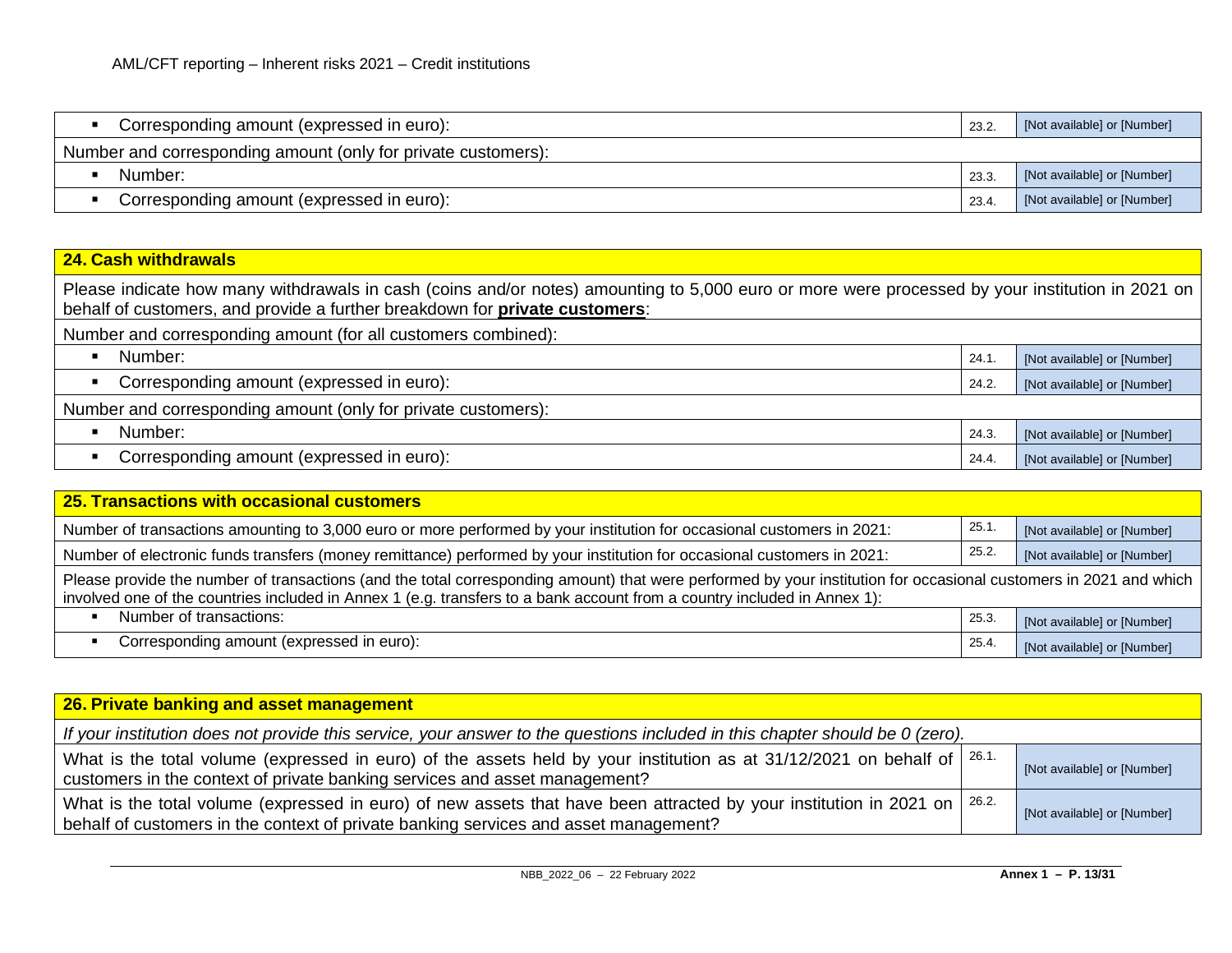| 27. Crowdfunding, crowdlending and/or crowd equity investment                                                                              |  |
|--------------------------------------------------------------------------------------------------------------------------------------------|--|
| Does your institution provide services related to crowdfunding, crowdlending and/or crowd equity investment projects?   27.1.   [YES]/[NO] |  |

| 28. Incomplete transfers of funds                                                                                                                                                                                                                                                                             |       |                             |  |
|---------------------------------------------------------------------------------------------------------------------------------------------------------------------------------------------------------------------------------------------------------------------------------------------------------------|-------|-----------------------------|--|
| Does your institution receive transfers of funds as referred to in Regulation 2015/847 on behalf of its customers?                                                                                                                                                                                            | 28.1. | [YES]/[NO]                  |  |
| How many transfers of funds did your institution receive in 2021 for which the necessary (relevant) information was not included, and for what amount?                                                                                                                                                        |       |                             |  |
| If your institution does not receive transfers of funds within the meaning of Regulation 2015/847, your answer to these questions should be 0 (zero).                                                                                                                                                         |       |                             |  |
| Number:                                                                                                                                                                                                                                                                                                       | 28.2. | [Not available] or [Number] |  |
| Corresponding amount (expressed in euro):                                                                                                                                                                                                                                                                     | 28.3. | [Not available] or [Number] |  |
| For how many of the transfers of funds referred to in the previous question did your institution act as intermediary<br>payment service provider?<br>If your institution does not receive transfers of funds within the meaning of Regulation 2015/847, your answer to these<br>questions should be 0 (zero). | 28.4. | [Not available] or [Number] |  |
| What percentage of the total number and of the total amount of transfers of funds received in 2021 consisted of incomplete transfers of funds (and/or<br>transfers of funds with irrelevant information)?                                                                                                     |       |                             |  |
| If your institution does not receive transfers of funds within the meaning of Regulation 2015/847, your answer to these questions should be 0 (zero).                                                                                                                                                         |       |                             |  |
| Percentage of the total number:                                                                                                                                                                                                                                                                               | 28.5. | [Not available] or [Number] |  |
| Percentage of the total amount:                                                                                                                                                                                                                                                                               | 28.6. | [Not available] or [Number] |  |

| <b>29. Analysis of atypical transactions</b>                                                                                                                                                                             |       |                             |  |
|--------------------------------------------------------------------------------------------------------------------------------------------------------------------------------------------------------------------------|-------|-----------------------------|--|
| How many atypical transactions for which an internal report was transmitted to the person responsible for AML/CFT<br>were detected by your institution in 2021?                                                          | 29.1  | [Not available] or [Number] |  |
| How many of the atypical transactions as referred to in question 29.1 were detected (i) by staff members who are in direct contact with customers, and<br>how many (ii) by your institution's automated monitoring tool? |       |                             |  |
| Number detected by staff members who are in direct contact with customers:<br>п                                                                                                                                          | 29.2. | [Not available] or [Number] |  |
| Number detected by the automated monitoring tool:<br>п                                                                                                                                                                   | 29.3. | [Not available] or [Number] |  |
| How many of the reports as referred to in question 29.1 pertained to transactions in cash (coins and notes)?                                                                                                             | 29.4. | [Not available] or [Number] |  |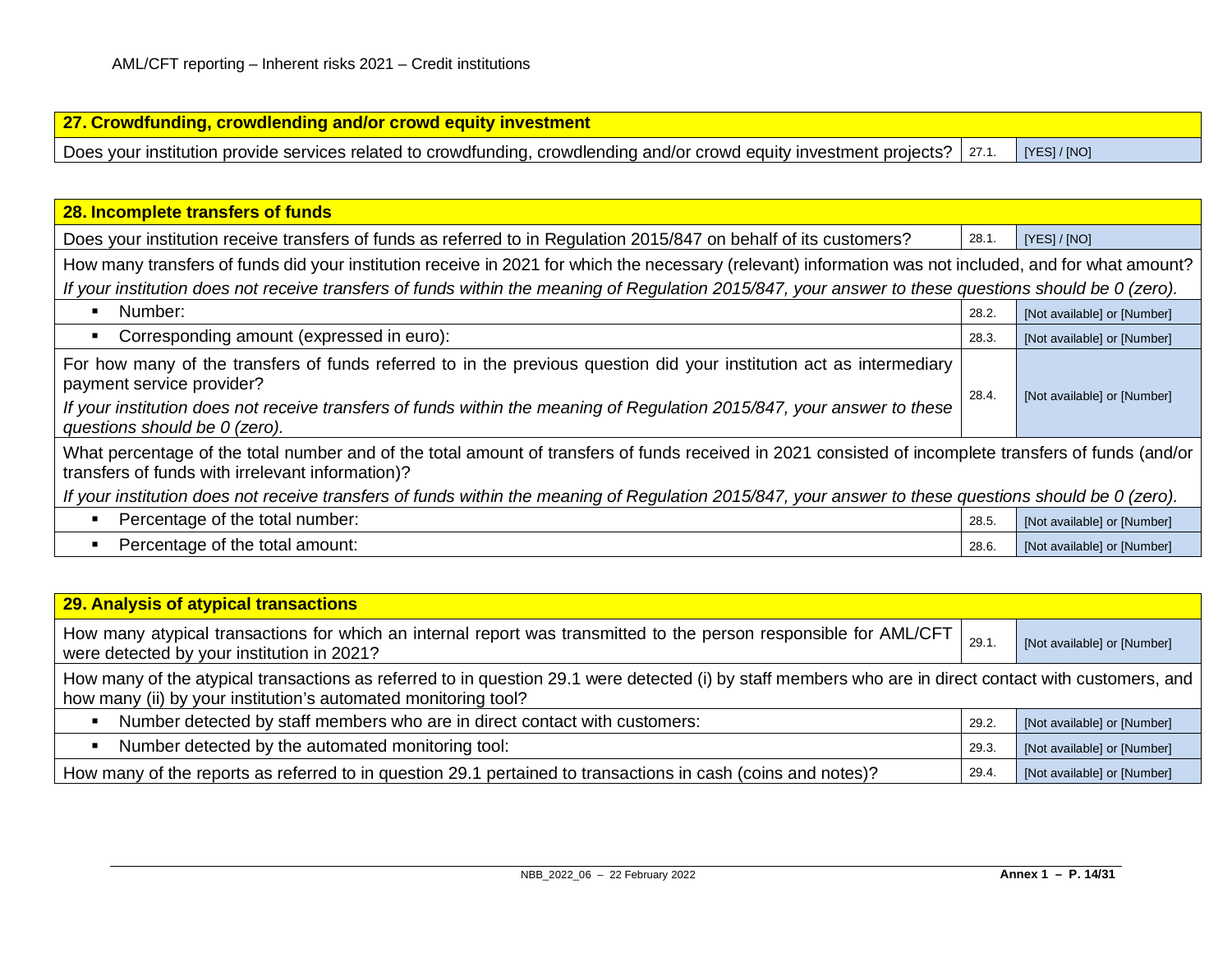#### **30. Notification of suspicious transactions to the Financial Intelligence Processing Unit CTIF-CFI**

Over the course of 2021, how many notifications of suspicious transactions did your institution submit to the Financial Intelligence Processing Unit (CTIF-CFI), and what was the total amount of the transactions covered by these notifications?

| Number:                                   | 30.1. | [Not available] or [Number] |
|-------------------------------------------|-------|-----------------------------|
| Corresponding amount (expressed in euro): | 30.2. | [Not available] or [Number] |

### **31. Funds and asset freezing** Over the course of 2021, how many warnings were handled by your institution in relation to the implementation of financial embargoes and asset freezing orders? *Note: 'warnings' should be understood to mean all possible correspondence with the lists of sanctions or embargoes: both the warnings generated by your institution's automatic screening tools and the warnings detected by first-line monitoring (in case of manual screening against the lists).* 31.1. [Not available] or [Number] Over the course of 2021, how many notifications for asset freezing were sent by your institution to the FPS Finance – Treasury, and what was the total amount of the assets? *Note: the term 'number of notifications' comprises any natural or legal person concerned by a notification to the Treasury as well as any new notification concerning the same natural or legal person.* ■ Number: 31.2. [Not available] or [Number] ■ Corresponding amount (expressed in euro): 31.3. [Not available] or [Number]

| 32. Termination of the business relationship or adoption of restrictive measures for AML/CFT-related reasons                                                                                                                                                                                                                                                                              |       |                             |  |
|-------------------------------------------------------------------------------------------------------------------------------------------------------------------------------------------------------------------------------------------------------------------------------------------------------------------------------------------------------------------------------------------|-------|-----------------------------|--|
| Over the course of 2021, how many business relationships with customers were terminated by your institution for<br>AML/CFT-related reasons?                                                                                                                                                                                                                                               | 32.1. | [Not available] or [Number] |  |
| If your institution could not terminate the business relationship because of legal provisions of public policy or mandatory<br>legal provisions, or if the termination of the business relationship would cause severe and disproportionate damage to   32.2.<br>your customer, for how many of your business relationships did your institution take other restrictive measures in 2021? |       | [Not available] or [Number] |  |
| How many of the terminations as referred to in question 32.1 and the other restrictive measures as referred to in<br>question 32.2 regarding business relationships with customers were the subject of a notification to the Financial<br>Intelligence Processing Unit (CTIF-CFI) (notifications before as well as after the termination or the adoption of restrictive  <br>measures):   | 32.3. | [Not available] or [Number] |  |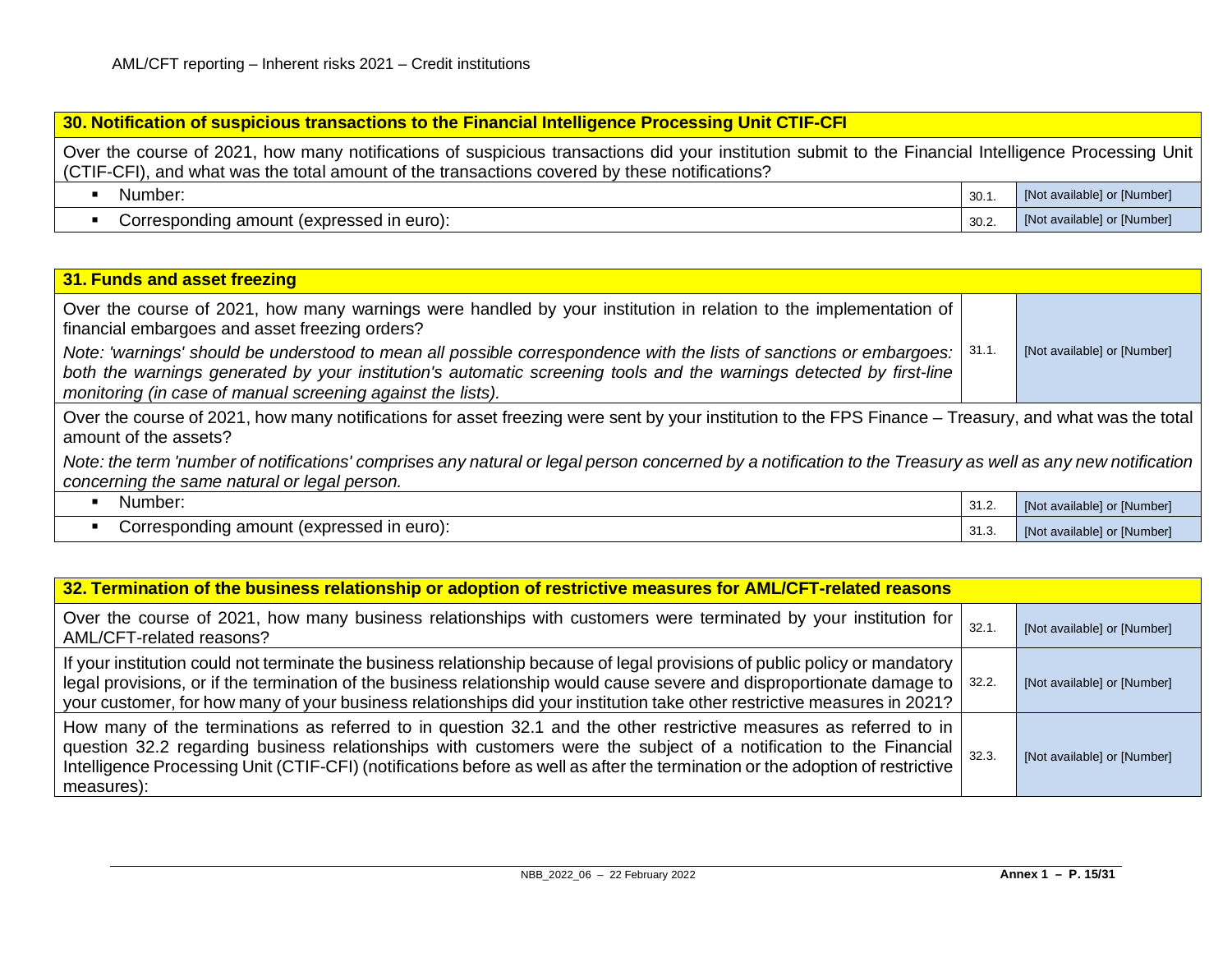| 33. Overall risk assessment                                                                                                                                                                                                  |        |                                                                                                                      |  |
|------------------------------------------------------------------------------------------------------------------------------------------------------------------------------------------------------------------------------|--------|----------------------------------------------------------------------------------------------------------------------|--|
| Did your institution perform an overall risk assessment during which it identified and assessed the AML/CFT risks to<br>which it is exposed?                                                                                 | 33.1.  | [Yes] / [No] / [Not applicable]                                                                                      |  |
| Has this overall risk assessment been laid down in writing (on paper or electronically) and documented?                                                                                                                      | 33.2.  | [Yes] / [No] / [Not applicable]                                                                                      |  |
| Does your institution's overall risk assessment identify and assess:                                                                                                                                                         |        |                                                                                                                      |  |
| the risks related to money laundering?                                                                                                                                                                                       | 33.3.  | [Yes] / [No] / [Not applicable]                                                                                      |  |
| the risks related to terrorist financing?<br>л                                                                                                                                                                               | 33.4.  | [Yes] / [No] / [Not applicable]                                                                                      |  |
| the risks related to providing services and/or performing transactions that are subject to financial sanctions,<br>л<br>embargoes and/or other restrictive measures?                                                         | 33.5.  | [Yes] / [No] / [Not applicable]                                                                                      |  |
| Was the overall risk assessment conducted taking into account:                                                                                                                                                               |        |                                                                                                                      |  |
| the risks related to your institution's customers?                                                                                                                                                                           | 33.6.  | [Yes] / [No] / [Not applicable]                                                                                      |  |
| the risks related to the products and services offered by your institution?                                                                                                                                                  | 33.7.  | [Yes] / [No] / [Not applicable]                                                                                      |  |
| the risks related to specific countries or geographical areas?<br>л                                                                                                                                                          | 33.8.  | [Yes] / [No] / [Not applicable]                                                                                      |  |
| the risks related to the distribution channels used by your institution?<br>٠                                                                                                                                                | 33.9.  | [Yes] / [No] / [Not applicable]                                                                                      |  |
| Was this overall risk assessment drawn up under the responsibility of the person responsible for AML/CFT in your<br>institution?                                                                                             | 33.10. | [Yes] / [No] / [Not applicable]                                                                                      |  |
| Was this overall risk assessment approved by the senior management of your institution?                                                                                                                                      | 33.11. | [Yes] / [No] / [Not applicable]                                                                                      |  |
| When was the overall risk assessment of your institution last performed or updated?                                                                                                                                          | 33.12. | - Less than 1 year ago<br>Between 1 and 2 years ago<br>- More than 2 years ago<br>- Never before<br>- Not applicable |  |
| Do your institution's internal procedures provide for a regular update of the overall risk assessment, or at least for a<br>periodic assessment verifying that its overall risk assessment is still complete and up to date? | 33.13. | [Yes] / [No] / [Not applicable]                                                                                      |  |
| How often does your institution's overall risk assessment have to be redone, updated or assessed for completeness?                                                                                                           | 33.14. | - Twice a year<br>Once a year<br>- Less than once a year<br>- Not applicable                                         |  |
| Please indicate whether your institution's overall risk assessment also includes the following:                                                                                                                              |        |                                                                                                                      |  |
| a description of the risk management measures taken by your institution to manage the risks identified?                                                                                                                      | 33.15. | [Yes] / [No] / [Not applicable]                                                                                      |  |
| a description and assessment of the residual risk that your institution is prepared to accept?                                                                                                                               | 33.16. | [Yes] / [No] / [Not applicable]                                                                                      |  |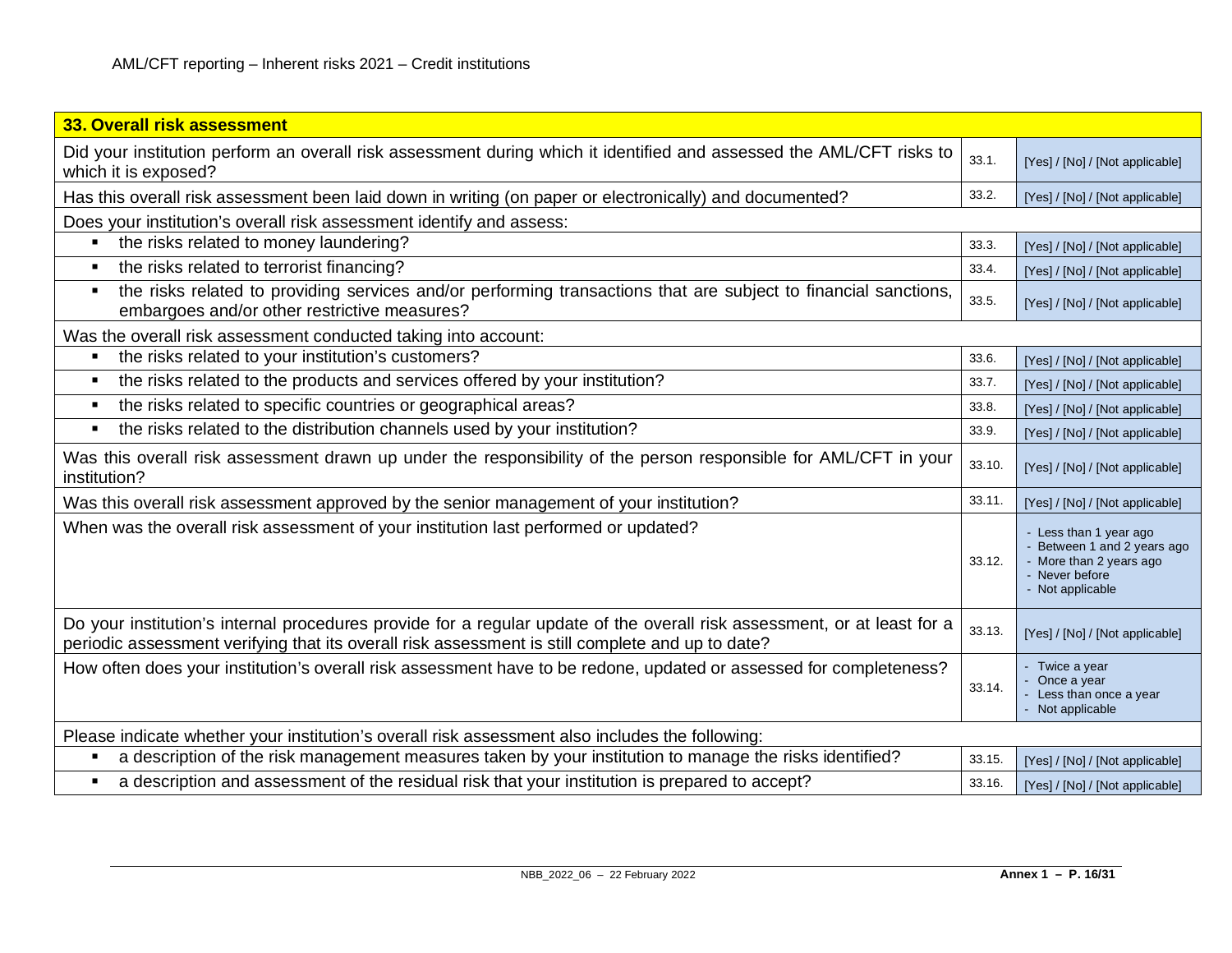| Does your institution have a written document (on paper or in electronic form) explicitly stating how the overall risk<br>assessment was taken into account for the elaboration of the concrete internal control measures and/or procedures of $\vert$ 33.17.<br>your institution? |        | [Yes] / [No] / [Not applicable] |  |  |
|------------------------------------------------------------------------------------------------------------------------------------------------------------------------------------------------------------------------------------------------------------------------------------|--------|---------------------------------|--|--|
| If your institution is a parent company of a group, or if it has one or more physical establishments (subsidiaries, branches or established agents) abroad,  <br>does your institution's overall risk assessment pertain to:                                                       |        |                                 |  |  |
| Note: if your institution is not a parent company and/or does not have physical establishments abroad, your answer to these questions should be 'not  <br>applicable'.                                                                                                             |        |                                 |  |  |
| the risks related to the activities of the Belgian parent company?                                                                                                                                                                                                                 | 33.18. | [Yes] / [No] / [Not applicable] |  |  |
| the risks related to the activities of the group in its entirety and of the physical establishments abroad?                                                                                                                                                                        | 33.19. | [Yes] / [No] / [Not applicable] |  |  |

| 34. Guidelines, internal control measures and internal procedures                                                                                                        |        |                                 |
|--------------------------------------------------------------------------------------------------------------------------------------------------------------------------|--------|---------------------------------|
| Please indicate for each of the following subjects whether your institution has appropriate written guidelines, internal control measures and/or internal<br>procedures: |        |                                 |
| the identification and verification of customers, their agents and their ultimate beneficial owners:                                                                     | 34.1.  | [Yes] / [No] / [Not applicable] |
| the identification of the customer's characteristics and of the purpose and nature of the business relationship or<br>of the intended occasional transaction:            | 34.2.  | [Yes] / [No] / [Not applicable] |
| customer acceptance policy:<br>٠                                                                                                                                         | 34.3.  | [Yes] / [No] / [Not applicable] |
| the periodic customer survey (verification and update of available information)/client review:                                                                           | 34.4.  | [Yes] / [No] / [Not applicable] |
| due diligence with regard to customers and transactions:                                                                                                                 | 34.5.  | [Yes] / [No] / [Not applicable] |
| the internal notification of atypical transactions to the person responsible for AML/CFT:                                                                                | 34.6.  | [Yes] / [No] / [Not applicable] |
| the notification of transactions that are known or suspected to be related to ML/FT to the Financial Intelligence<br>Processing Unit (CTIF-CFI):                         | 34.7.  | [Yes] / [No] / [Not applicable] |
| compliance with the mandatory provisions on financial sanctions and embargoes and other restrictive<br>measures:                                                         | 34.8.  | [Yes] / [No] / [Not applicable] |
| compliance with European Regulation 2015/847 on information accompanying transfers of funds:                                                                             | 34.9.  | [Yes] / [No] / [Not applicable] |
| the recruitment or appointment of staff members or the designation of agents or distributors, and the monitoring<br>of their appropriate reliability:                    | 34.10. | [Yes] / [No] / [Not applicable] |
| the outsourcing of the functions, checks or other tasks that are relevant for proper compliance with the Belgian<br>AML/CFT regulations:                                 | 34.11. | [Yes] / [No] / [Not applicable] |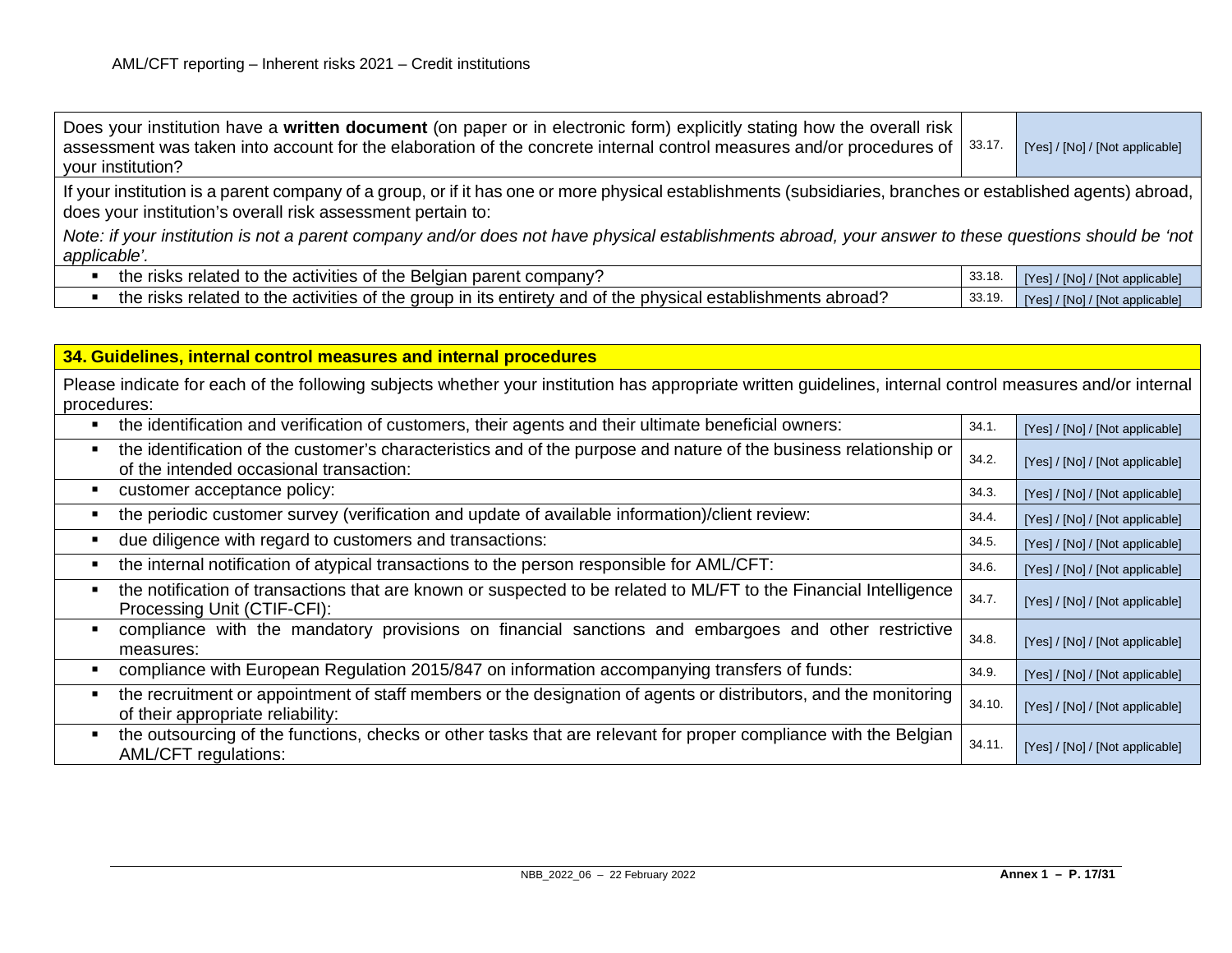# **35. Self-assessment** *Please indicate for each of the following subjects:*

- *i. whether you believe that your institution's internal procedures are completely, mostly, partially or insufficiently in accordance with the relevant legal and regulatory requirements, and*
- *ii. whether you believe that these procedures are effectively implemented in your institution in a completely, mostly, partially or insufficiently satisfactory manner.*

|                                                                                                                                                                        |       | Compliance<br>of<br>with<br>procedures<br>the<br><b>AML/CFT</b><br>Belgian<br>regulations | ii. Effectiveness of the<br>implementation                            |
|------------------------------------------------------------------------------------------------------------------------------------------------------------------------|-------|-------------------------------------------------------------------------------------------|-----------------------------------------------------------------------|
| identification of customers, agents, ultimate beneficial owners                                                                                                        | 35.1  | Completely<br>Mostly<br>Partially<br>Insufficiently                                       | Completely<br>Mostly<br>Partially<br>Insufficiently                   |
| identification of the customer's characteristics, the purpose and nature of the business<br>relationship or of the intended occasional transaction                     | 35.2. |                                                                                           |                                                                       |
| customer acceptance policy                                                                                                                                             | 35.3. | $\epsilon$                                                                                |                                                                       |
| ongoing due diligence                                                                                                                                                  | 35.4. | $\epsilon$                                                                                | $\alpha$                                                              |
| compliance with European Regulation 2015/847 on information accompanying<br>transfers of funds                                                                         | 35.5. |                                                                                           | 66                                                                    |
| compliance with mandatory provisions on financial sanctions and embargoes and<br>other restrictive measures                                                            | 35.6. |                                                                                           |                                                                       |
| group policy (if your institution is not a parent company or does not have physical<br>establishments abroad, your answer to this question should be 'not applicable') | 35.7. | Completely<br><b>Mostly</b><br>Partially<br>$\sim$<br>Insufficiently<br>Not applicable    | Completely<br>Mostly<br>Partially<br>Insufficiently<br>Not applicable |

| 36. Internal audit                                                                                                                                                                                                                                                                                                                                                          |                                 |
|-----------------------------------------------------------------------------------------------------------------------------------------------------------------------------------------------------------------------------------------------------------------------------------------------------------------------------------------------------------------------------|---------------------------------|
| Does your institution have an independent internal audit function which tests your institution's organisation in terms of<br>AML/CFT (regardless of whether this function has been outsourced, and regardless of whether or not it is dependent   36.1.<br>on the mother company abroad if your institution is a branch or operates in Belgium through established agents)? | [Yes] / [No] / [Not applicable] |
| Please answer the following questions pertaining to the activities of your institution's internal audit function in terms of compliance with the Belgian<br><b>AML/CFT regulations:</b>                                                                                                                                                                                     |                                 |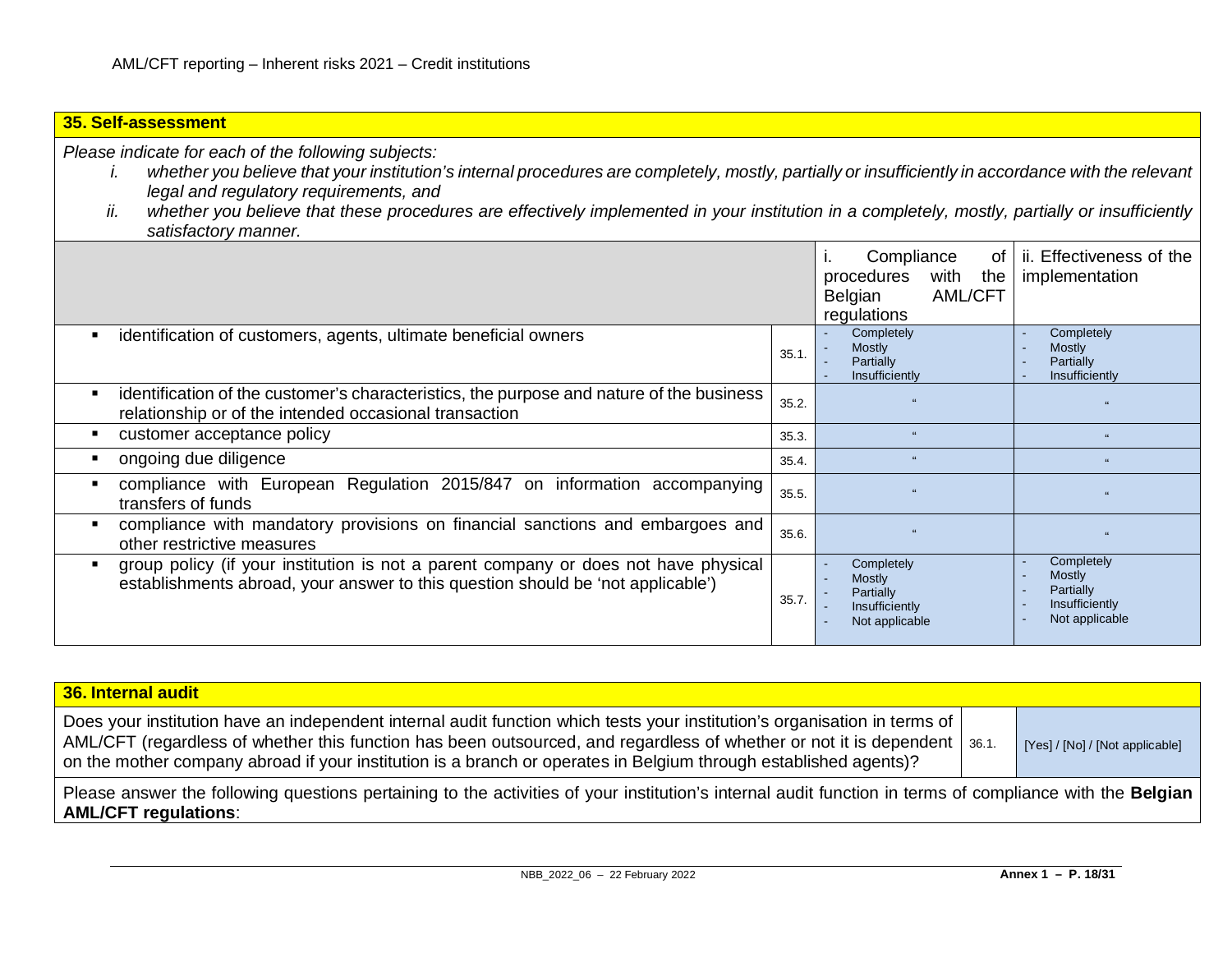| Is there a fixed schedule/cycle for performing audits with regard to proper compliance with the Belgian AML/CFT<br>regulations?                                                                                                                                        | 36.2.  | [Yes] / [No] / [Not applicable]                                                                               |
|------------------------------------------------------------------------------------------------------------------------------------------------------------------------------------------------------------------------------------------------------------------------|--------|---------------------------------------------------------------------------------------------------------------|
| When was the last time your internal audit function carried out activities relating to proper compliance with the<br>Belgian AML/CFT regulations?                                                                                                                      | 36.3.  | Less than 1 year ago<br>Between 1 and 2 years ago<br>More than 2 years ago<br>Never before<br>Not applicable  |
| What was the result of the audit referred to in the previous question?                                                                                                                                                                                                 | 36.4.  | Sufficient<br>Sufficient, with remarks<br>Insufficient<br>Not applicable                                      |
| Please answer the following questions pertaining to the activities of your institution's internal audit function in terms of compliance with the mandatory<br>provisions on financial sanctions and embargoes and other restrictive measures:                          |        |                                                                                                               |
| Is there a fixed schedule/cycle for performing audits with regard to proper compliance with the Belgian financial<br>sanctions and embargo regime?                                                                                                                     | 36.5.  | [Yes] / [No] / [Not applicable]                                                                               |
| When was the last time your internal audit function carried out activities relating to proper compliance with the<br>$\blacksquare$<br>Belgian financial sanctions and embargo regime?                                                                                 | 36.6.  | Less than 1 year ago<br>Between 1 and 2 years ago<br>More than 2 years ago<br>Never before<br>Not applicable  |
| What was the result of the audit referred to in the previous question?                                                                                                                                                                                                 | 36.7.  | Sufficient<br>Sufficient, with remarks<br>Insufficient<br>Not applicable                                      |
| Please indicate for each of the subjects below whether your institution's internal audit function carried out audit activities in the past calendar year<br>relating to the proper implementation of the relevant Belgian legislation, and if so, the results thereof: |        |                                                                                                               |
| Identification and identity verification (customers, agents, ultimate beneficial owners):                                                                                                                                                                              | 36.8.  | Sufficient<br>Sufficient, with remarks<br>Insufficient<br>No activities were carried<br>out<br>Not applicable |
| Identification of politically exposed persons:<br>$\blacksquare$                                                                                                                                                                                                       | 36.9.  |                                                                                                               |
| Identification of the customer's characteristics and of the purpose and nature of the business relationship or of<br>the occasional transaction:                                                                                                                       | 36.10. |                                                                                                               |
| Customer acceptance policy:<br>$\blacksquare$                                                                                                                                                                                                                          | 36.11. | $\alpha$                                                                                                      |
| Ongoing due diligence:<br>$\blacksquare$                                                                                                                                                                                                                               | 36.12. |                                                                                                               |
| Periodic reassessment of customer risk (client review):<br>$\blacksquare$                                                                                                                                                                                              | 36.13. |                                                                                                               |
| Compliance with the mandatory provisions on financial sanctions and embargoes and other restrictive<br>measures:                                                                                                                                                       | 36.14. |                                                                                                               |
|                                                                                                                                                                                                                                                                        |        |                                                                                                               |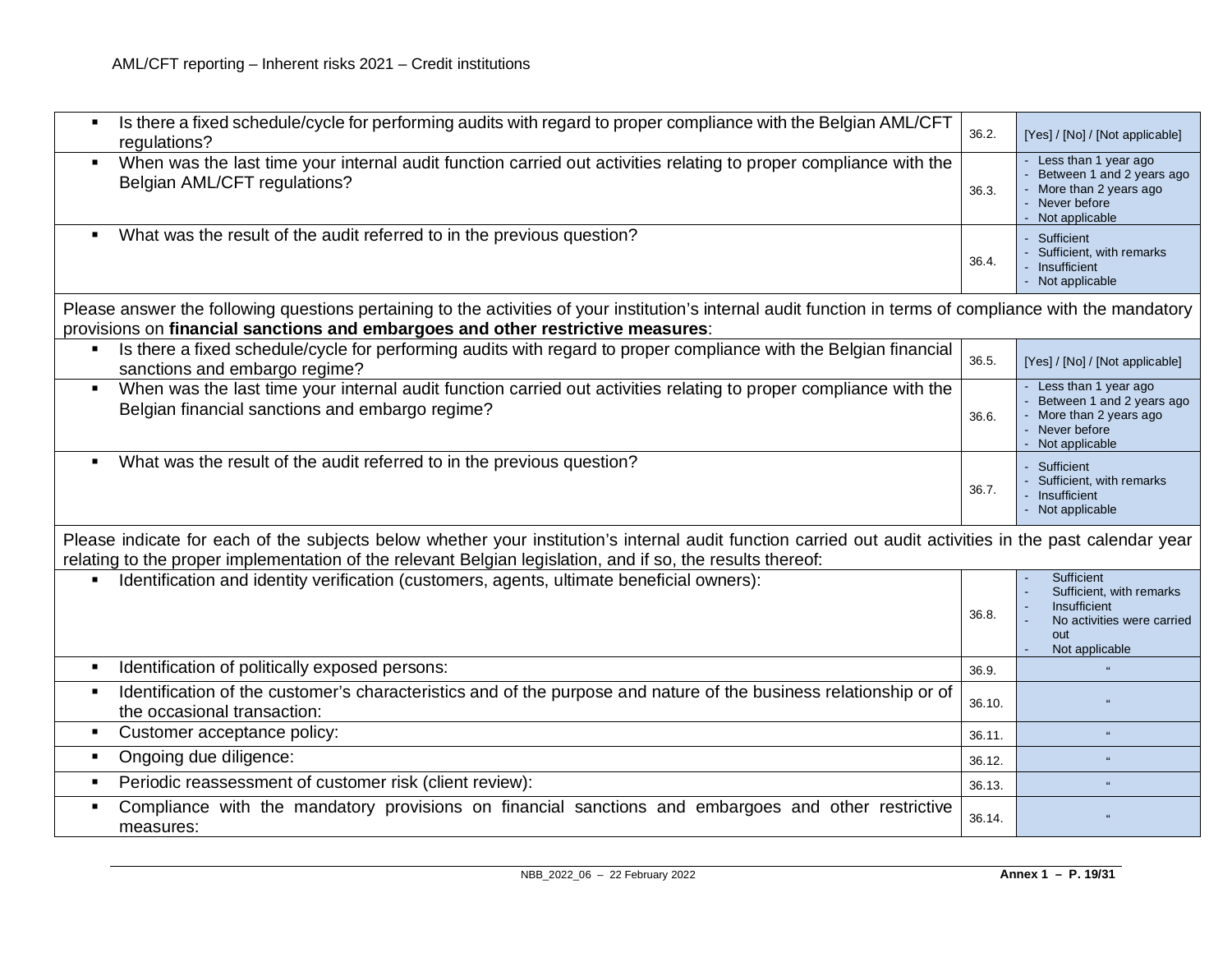| $\sim$ 10 $\prime$ $\sim$<br>ົດດລ<br>witr<br>ure<br>Requiati<br>מי<br>-inforn<br>. .<br>5/84<br>παιινι<br>והור<br>.<br>,,,,<br><i>c</i> iv<br>- 191193.<br>.<br><b>11</b><br><u>., .</u><br>. .<br>.<br>20 L | 001<br>$\sim$<br><b>JU.IJ.</b> |  |
|--------------------------------------------------------------------------------------------------------------------------------------------------------------------------------------------------------------|--------------------------------|--|

| 37. Activities of the person responsible for AML/CFT                                                                                                                                                                                                                                                                                                                                                                                         |        |                                 |  |
|----------------------------------------------------------------------------------------------------------------------------------------------------------------------------------------------------------------------------------------------------------------------------------------------------------------------------------------------------------------------------------------------------------------------------------------------|--------|---------------------------------|--|
| Does the compliance function and/or the person responsible for AML/CFT in your institution annually draw up a written action plan for monitoring and<br>testing the institution's proper compliance with its policy, internal procedures and guidelines:                                                                                                                                                                                     |        |                                 |  |
| regarding compliance with the AML/CFT regulations?                                                                                                                                                                                                                                                                                                                                                                                           | 37.1.  | [Yes] / [No] / [Not applicable] |  |
| regarding compliance with the provisions on financial sanctions and embargoes and other restrictive measures?<br>п                                                                                                                                                                                                                                                                                                                           | 37.2.  | [Yes] / [No] / [Not applicable] |  |
| Was the action plan drawn up for the calendar year 2021 fully implemented?                                                                                                                                                                                                                                                                                                                                                                   | 37.3.  | [Yes] / [No] / [Not applicable] |  |
| Did the tests performed by the compliance officer and/or the person responsible for AML/CFT in 2021 reveal any major shortcomings and/or incidents:                                                                                                                                                                                                                                                                                          |        |                                 |  |
| regarding compliance with the AML/CFT regulations?<br>п                                                                                                                                                                                                                                                                                                                                                                                      | 37.4.  | [Yes] / [No] / [Not applicable] |  |
| regarding compliance with the provisions on financial sanctions and embargoes and other restrictive measures?<br>п                                                                                                                                                                                                                                                                                                                           | 37.5.  | [Yes] / [No] / [Not applicable] |  |
| Are the results of the audit activities carried out by the person responsible for AML/CFT documented (audit trail) and/or<br>summarised in reports?                                                                                                                                                                                                                                                                                          | 37.6.  | [Yes] / [No] / [Not applicable] |  |
| Please indicate which documented supervisory and audit actions are applied by the compliance function and/or person responsible for AML/CFT in<br>your institution when testing your institution's compliance with its policy, internal procedures and guidelines regarding the above matters:                                                                                                                                               |        |                                 |  |
| Supervision and audit using the audit results of your institution's operational services:<br>п                                                                                                                                                                                                                                                                                                                                               | 37.7.  | [Yes] / [No] / [Not applicable] |  |
| Conducting and assessing random checks in-house (e.g. monitoring (i) the correct identification and verification<br>$\blacksquare$<br>of customers, agents, UBOs, (ii) the storing of identification documents, (iii) the collection of information on the<br>nature and business profile of the customers, (iv) the performance of screenings related to the proper<br>implementation of the financial sanctions and embargo regime, etc.): | 37.8.  | [Yes] / [No] / [Not applicable] |  |
| Tracking and monitoring risk indicators such as the number of complaints and violations:<br>$\blacksquare$                                                                                                                                                                                                                                                                                                                                   | 37.9.  | [Yes] / [No] / [Not applicable] |  |
| Observing the performance of transactions with and on behalf of customers:<br>$\blacksquare$                                                                                                                                                                                                                                                                                                                                                 | 37.10. | [Yes] / [No] / [Not applicable] |  |
| Having conversations with employees:                                                                                                                                                                                                                                                                                                                                                                                                         | 37.11. | [Yes] / [No] / [Not applicable] |  |
| Other:                                                                                                                                                                                                                                                                                                                                                                                                                                       | 37.12. | [Yes] / [No] / [Not applicable] |  |

| 38. Employees, officers and agents + training                                                                                                                                                                                                                                                                                 |                                 |
|-------------------------------------------------------------------------------------------------------------------------------------------------------------------------------------------------------------------------------------------------------------------------------------------------------------------------------|---------------------------------|
| Has your institution established a procedure which stipulates how staff members, agents or distributors can notify<br>shortcomings in fulfilling AML/CFT obligations or other AML/CFT-related incidents to the person responsible for $\frac{38.1}{2}$<br>AML/CFT anonymously and through a specific and independent channel? | [Yes] / [No] / [Not applicable] |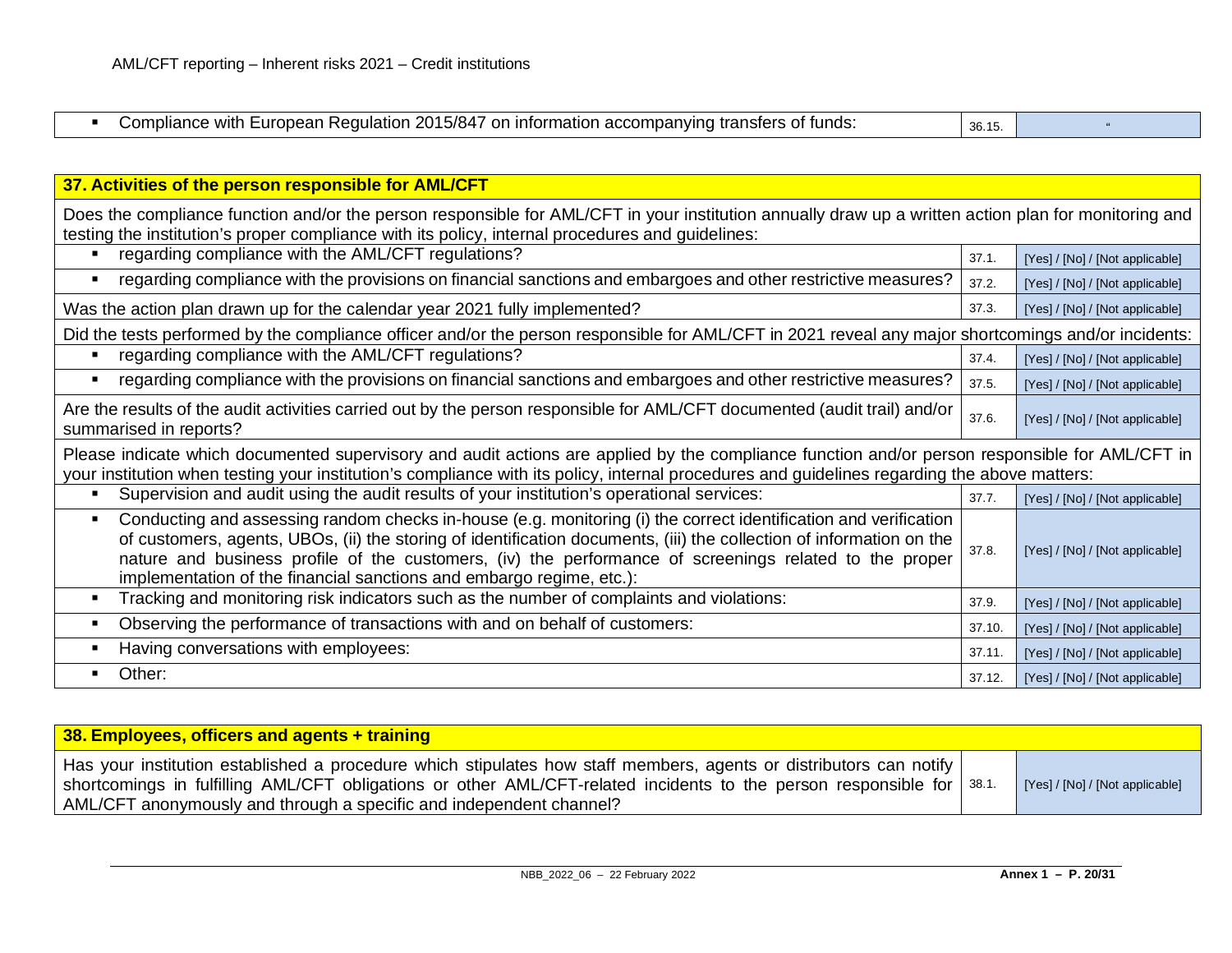<span id="page-20-0"></span>

| Did your institution in 2021 face severe integrity incidents involving employees (staff members, officers, agents, etc.)<br>of your institution (fraud, deliberate involvement in money laundering or terrorist financing, severe violations of your<br>institution's internal AML/CFT procedures, etc.)?              | 38.2. | [Yes] / [No] / [Not applicable]                            |
|------------------------------------------------------------------------------------------------------------------------------------------------------------------------------------------------------------------------------------------------------------------------------------------------------------------------|-------|------------------------------------------------------------|
| Does your institution have a training programme with regard to the Belgian AML/CFT regulations?                                                                                                                                                                                                                        | 38.3. | [Yes] / [No] / [Not applicable]                            |
| Does your institution have a training programme with regard to compliance with the provisions on financial sanctions<br>and embargoes and other restrictive measures?                                                                                                                                                  | 38.4. | [Yes] / [No] / [Not applicable]                            |
| With regard to the above matters, is your institution's training programme imposed on everyone in the institution equally,<br>or is it differentiated according to the specific tasks of the staff and to the relevance of their tasks for the correct<br>implementation of the above regulations by your institution? | 38.5. | Equally for everyone<br>Differentiated<br>- Not applicable |
| Does your institution's training programme allow employees, officers and/or agents to regularly refresh and/or update<br>their knowledge of AML/CFT whenever needed (e.g. in case of new regulations, new products or activities, new<br>procedures, regular (periodic) refreshing, etc.)?                             | 38.6. | [Yes] / [No] / [Not applicable]                            |

| 39. Identification and identity verification of customers, agents and ultimate beneficial owners                                                                                                                                                                  |       |                                 |  |
|-------------------------------------------------------------------------------------------------------------------------------------------------------------------------------------------------------------------------------------------------------------------|-------|---------------------------------|--|
| Does your institution, before providing services, identify and verify the identity of the customers with whom a business<br>relationship is initiated or for whom occasional transactions are performed for which identification is required by law? <sup>9</sup> | 39.1. | [Yes] / [No] / [Not applicable] |  |
| Does your institution identify and verify the identity of any agents of customers as referred to in the previous question<br>before they use their powers of representation? <sup>9</sup>                                                                         | 39.2. | [Yes] / [No] / [Not applicable] |  |
| Does your institution identify the ultimate beneficial owners of its customers before providing services to the latter? <sup>9</sup>                                                                                                                              | 39.3. | [Yes] / [No] / [Not applicable] |  |
| Do your institution's internal procedures stipulate the appropriate and risk-adapted measures to be taken to verify the<br>identity of these ultimate beneficial owners (insight into the customer's ownership and control structure)?                            | 39.4. | [Yes] / [No] / [Not applicable] |  |
| If the identity of the ultimate beneficial owners of your institution's customers could not be verified, do the customer files<br>provide a justification in writing for the investigative measures implemented in the matter?                                    | 39.5. | [Yes] / [No] / [Not applicable] |  |
| Do your institution's procedures provide for the mandatory identification and identity verification of customers wishing to perform an occasional<br>transaction:                                                                                                 |       |                                 |  |
| consisting of one or more transactions that appear to be linked and amount to 10,000 euro or more?                                                                                                                                                                | 39.6. | [Yes] / [No] / [Not applicable] |  |
| consisting of one or more transfers of funds that appear to be linked and amount to 1,000 euro or more, or<br>regardless of the amount if your institution received the funds concerned in cash or in the form of anonymous<br>electronic money?                  | 39.7. | [Yes] / [No] / [Not applicable] |  |

 $9$  If your institution makes use of the possibility provided for by law to delay customer identification temporarily, you may answer this question affirmatively if your institution performs the identification systematically and without exception before providing services in all other cases.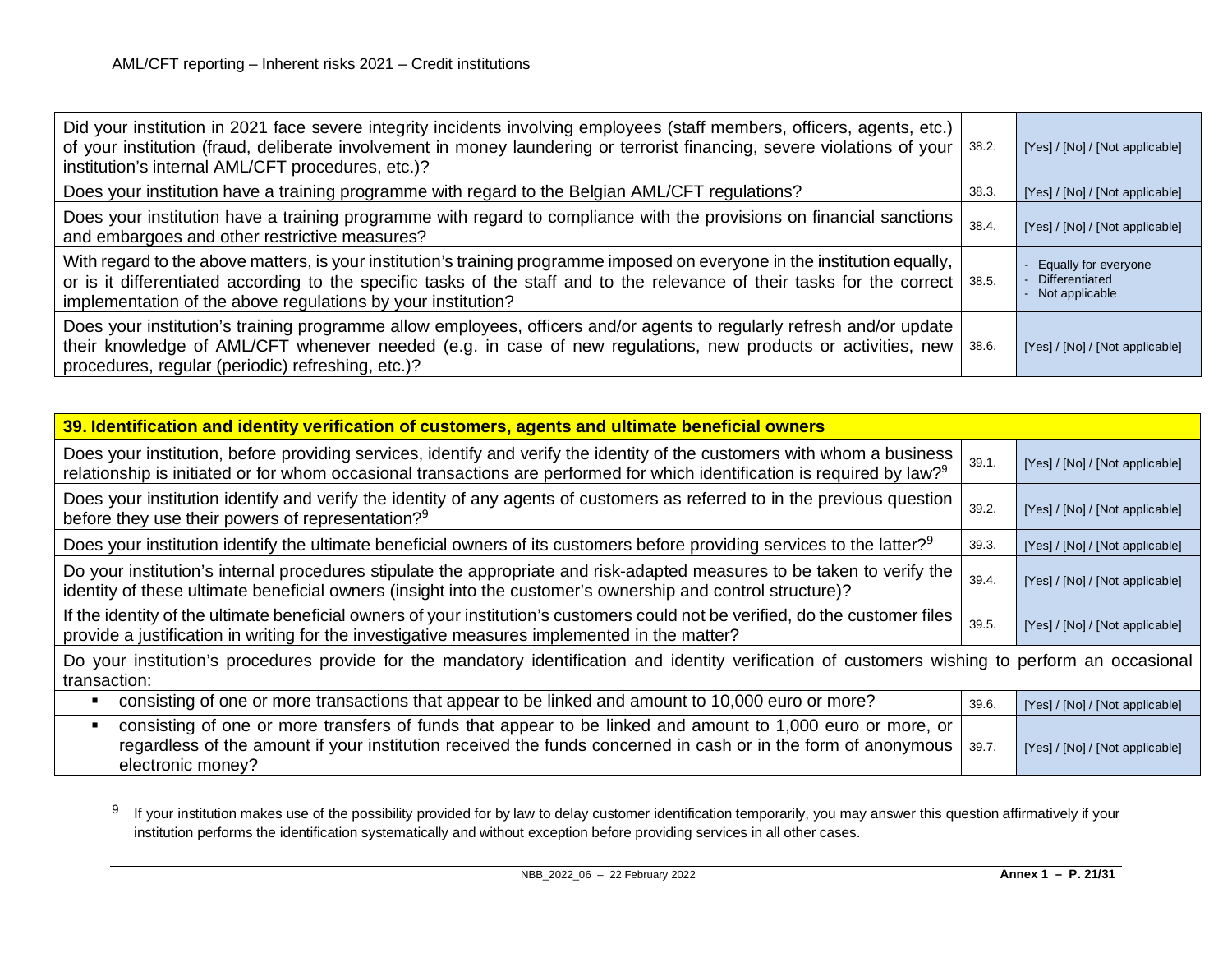| whenever there is a suspicion of money laundering or terrorist financing, regardless of whether the transactions<br>the occasional customer wishes to perform exceed the thresholds above?                                                                                                                                                                                                                                            | 39.8.  | [Yes] / [No] / [Not applicable] |
|---------------------------------------------------------------------------------------------------------------------------------------------------------------------------------------------------------------------------------------------------------------------------------------------------------------------------------------------------------------------------------------------------------------------------------------|--------|---------------------------------|
| Please answer the following questions relating to occasional customers who regularly and repeatedly call on your institution:                                                                                                                                                                                                                                                                                                         |        |                                 |
| are occasional customers who have not entered into a contractual relationship with your institution, but who<br>regularly and repeatedly call on your institution to perform a number of distinct and consecutive financial<br>transactions, considered customers with whom your institution has initiated a business relationship?                                                                                                   | 39.9.  | [Yes] / [No] / [Not applicable] |
| do your institution's internal procedures specify the exact criteria that should be applied to determine when an<br>$\blacksquare$<br>occasional customer who regularly and repeatedly calls on your institution should be considered a customer<br>with whom a business relationship has been initiated (e.g. by precisely stating the number of transactions a<br>customer must have performed, possibly in a well-defined period)? | 39.10. | [Yes] / [No] / [Not applicable] |
| Do your institution's internal procedures specify the documents to be submitted by the customer or the other evidence<br>to be collected by your institution that are necessary for verifying the customer's identity, taking into account the<br>customer's risk classification?                                                                                                                                                     | 39.11. | [Yes] / [No] / [Not applicable] |
| Does your institution make use of new or innovative technology in order to identify or verify the identity of its customers,<br>their agents and/or their ultimate beneficial owners?                                                                                                                                                                                                                                                 | 39.12. | [Yes] / [No] / [Not applicable] |

| 40. Identification of the customer's characteristics and of the purpose and nature of the business relationship or occasional transaction                                                                                                                                                                                                      |       |                                                                                    |
|------------------------------------------------------------------------------------------------------------------------------------------------------------------------------------------------------------------------------------------------------------------------------------------------------------------------------------------------|-------|------------------------------------------------------------------------------------|
| Do your institution's procedures provide that your institution, before the commencement of the service, gains insight  <br>into and collects information on the customer's characteristics and on the purpose and nature of the business  <br>relationship or intended occasional transaction?                                                 | 40.1. | [Yes] / [No] / [Not applicable]                                                    |
| Are the insights gained and the information obtained, as referred to in the previous question, registered in writing (on  <br>paper or electronically) in the customer files?                                                                                                                                                                  | 40.2. | [Yes] / [No] / [Not applicable]                                                    |
| Are the insights gained and the information obtained, as referred to in the question above, used specifically by your<br>institution for the implementation of its customer acceptance policy and its due diligence policy?                                                                                                                    | 40.3. | [Yes] / [No] / [Not applicable]                                                    |
| In what manner does your institution, before the commencement of the service, collect information on the customer's<br>characteristics and on the purpose and nature of the business relationship or occasional transaction?                                                                                                                   | 40.4. | - Interview<br>Questionnaire<br>Combination of both<br>- Other<br>- Not applicable |
| Please indicate, for all your customers or, depending on the risk, only for a specific part of your customers, whether your institution collects the following<br>information on customers' characteristics or on the purpose and nature of the business relationship initiated with them or the occasional transaction<br>performed for them: |       |                                                                                    |

| Information on the professional activities and on the level of professional income or turnover: | [Yes] / [No] / [Not applicable] |
|-------------------------------------------------------------------------------------------------|---------------------------------|
| Information on any sources of income aside from the professional income:                        | [Yes] / [No] / [Not applicable] |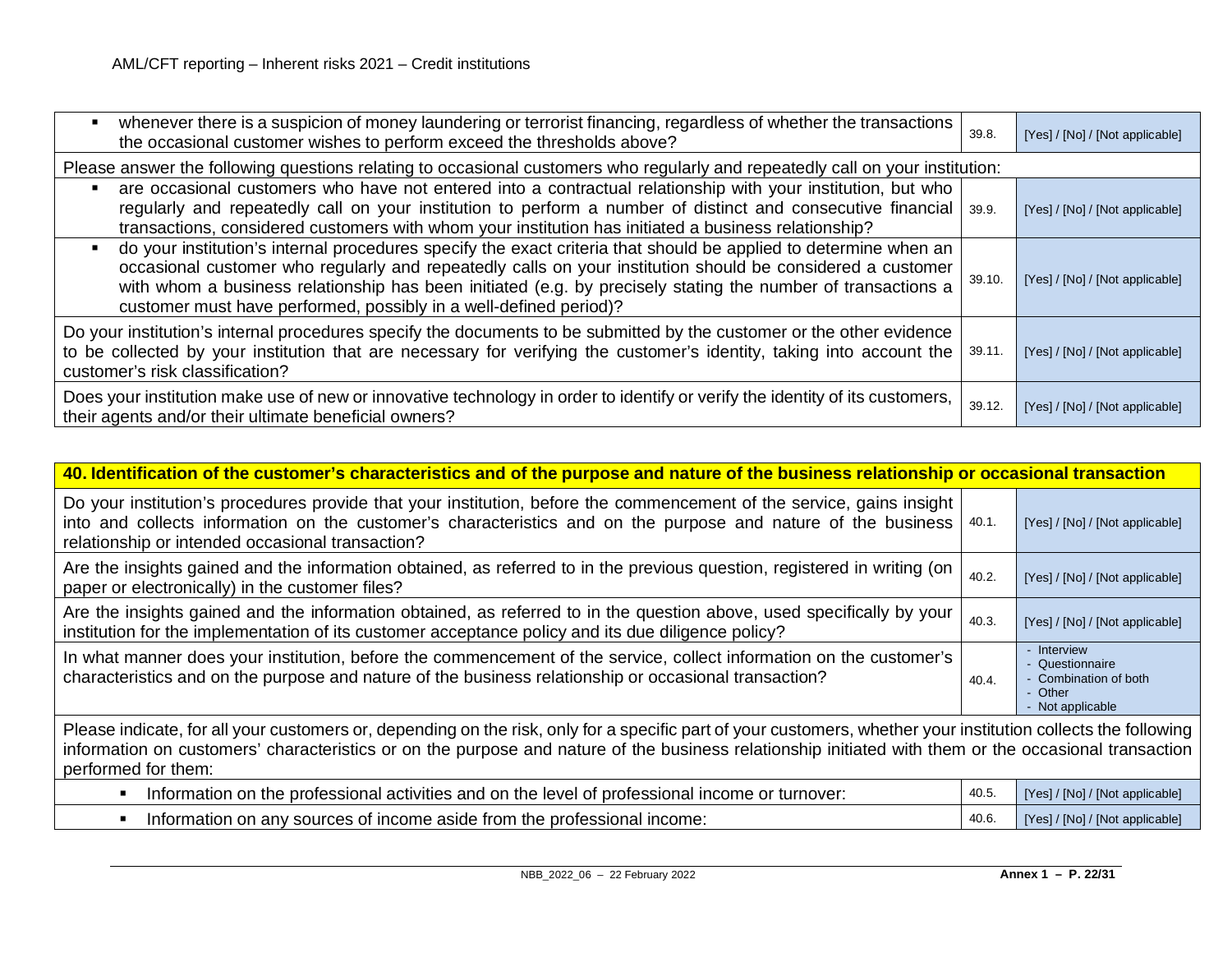| Information on the origin of the funds held by your institution on behalf of the customer:                                    | 40.7   | [Yes] / [No] / [Not applicable] |
|-------------------------------------------------------------------------------------------------------------------------------|--------|---------------------------------|
| Information on the overall size of the customer's funds (including the funds not held by your institution):                   | 40.8.  | [Yes] / [No] / [Not applicable] |
| Information on the expected frequency, the geographical distribution and/or the size of the transactions and  <br>cash flows: | 40.9   | [Yes] / [No] / [Not applicable] |
| Other:                                                                                                                        | 40.10. | [Yes] / [No] / [Not applicable] |
| Are the risk profiles of your customers, including those with a low risk profile, regularly updated or possibly reassessed?   | 40.11  | [Yes] / [No] / [Not applicable] |

| 41. Politically exposed persons (PEPs)                                                                                                                                                                                      |        |                                                             |
|-----------------------------------------------------------------------------------------------------------------------------------------------------------------------------------------------------------------------------|--------|-------------------------------------------------------------|
| Do your institution's procedures require it to determine, before the commencement of the service, whether or not one of the following persons is a PEP:                                                                     |        |                                                             |
| the customer:<br>$\blacksquare$                                                                                                                                                                                             | 41.1.  | [Yes] / [No] / [Not applicable]                             |
| the customer's family members:<br>П                                                                                                                                                                                         | 41.2.  | [Yes] / [No] / [Not applicable]                             |
| the customer's close associates:<br>П                                                                                                                                                                                       | 41.3.  | [Yes] / [No] / [Not applicable]                             |
| the customer's agents:<br>П                                                                                                                                                                                                 | 41.4.  | [Yes] / [No] / [Not applicable]                             |
| the customer's ultimate beneficial owners:<br>$\blacksquare$                                                                                                                                                                | 41.5.  | [Yes] / [No] / [Not applicable]                             |
| the ultimate beneficial owners of the customer's agents:<br>$\blacksquare$                                                                                                                                                  | 41.6.  | [Yes] / [No] / [Not applicable]                             |
| Do your institution's procedures specify the measures to be taken in order to verify whether or not one of the persons<br>referred to in questions 41.1 to 41.6 is a PEP?                                                   | 41.7.  | [Yes] / [No] / [Not applicable]                             |
| Please indicate for each of the following sources of information whether they are used by your institution to verify whether or not its customers should<br>be designated as PEPs:                                          |        |                                                             |
| information collected from the customer (e.g. a simple statement from the customer):<br>$\blacksquare$                                                                                                                      | 41.8.  | [Yes] / [No] / [Not applicable]                             |
| internal lists:<br>$\blacksquare$                                                                                                                                                                                           | 41.9.  | [Yes] / [No] / [Not applicable]                             |
| external lists or databases:<br>$\blacksquare$                                                                                                                                                                              | 41.10. | [Yes] / [No] / [Not applicable]                             |
| other sources of information:<br>П                                                                                                                                                                                          | 41.11. | [Yes] / [No] / [Not applicable]                             |
| Are the methods referred to in question 41.7 for verifying whether or not a customer should be designated as a PEP<br>applied to your institution's customers equally, or in a differentiated manner according to the risk? | 41.12. | Equally<br>- In a differentiated manner<br>- Not applicable |
| Does your institution systematically and without exception maintain an audit trail of the actions taken by your institution<br>to determine whether or not your customers (or one of their relations) are PEPs?             | 41.13. | [Yes] / [No] / [Not applicable]                             |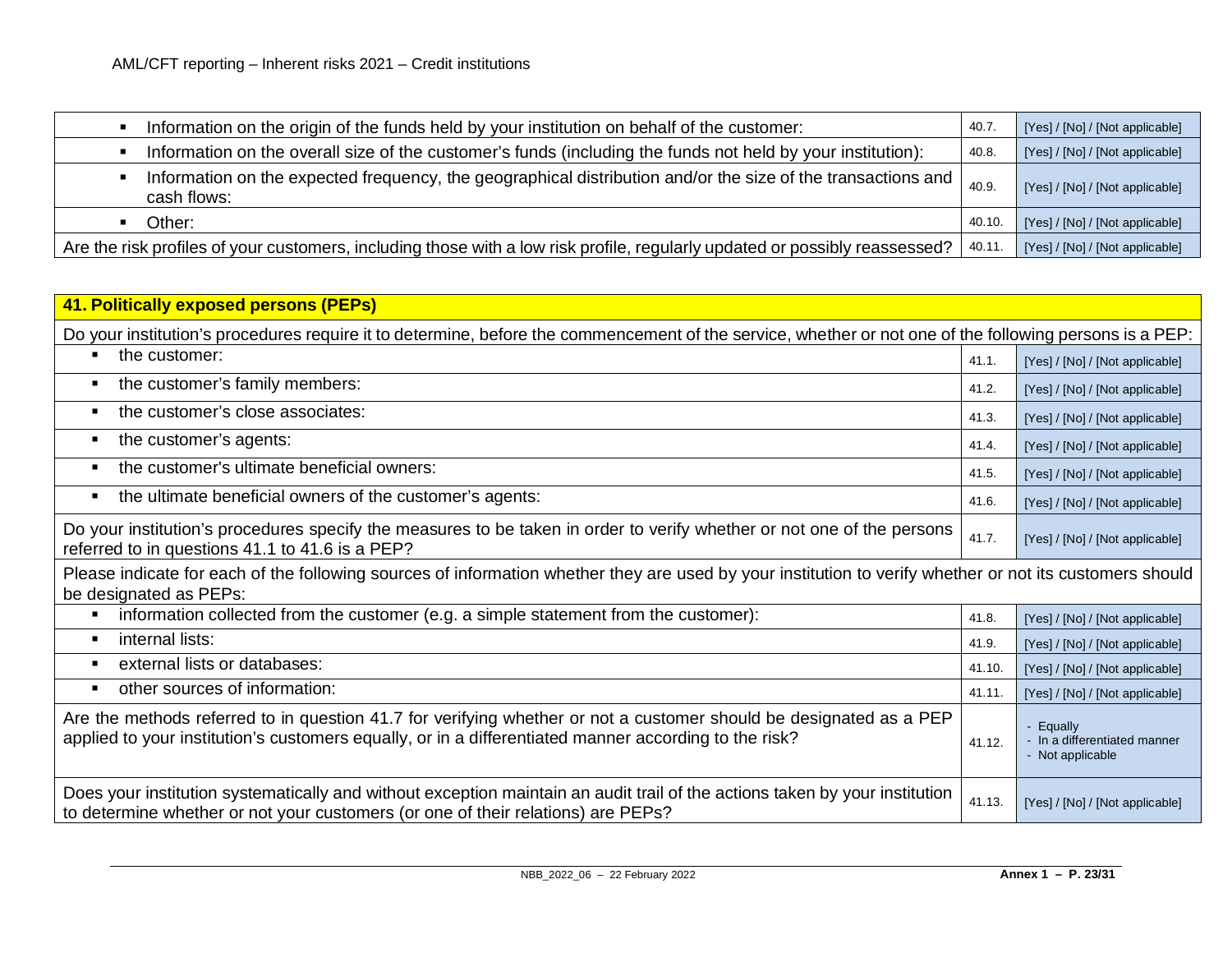| Do your institution's procedures provide that the checks referred to in questions 41.1 to 41.6 should be repeated  <br>periodically for customers with whom your institution has initiated a business relationship? | 41.14. | [Yes] / [No] / [Not applicable]                                                                                         |
|---------------------------------------------------------------------------------------------------------------------------------------------------------------------------------------------------------------------|--------|-------------------------------------------------------------------------------------------------------------------------|
| How often are the periodic checks referred to in the previous question performed?                                                                                                                                   | 41.15  | - At least once every month<br>- At least quarterly<br>At least annually<br>- Less than once a year<br>- Not applicable |

| 42. Customer acceptance policy                                                                                                                                                                                                                                                                                                                                                                                                                                                                                                                                                                       |       |                                                                                                              |
|------------------------------------------------------------------------------------------------------------------------------------------------------------------------------------------------------------------------------------------------------------------------------------------------------------------------------------------------------------------------------------------------------------------------------------------------------------------------------------------------------------------------------------------------------------------------------------------------------|-------|--------------------------------------------------------------------------------------------------------------|
| Does your institution, before the commencement of the service, assess the reputational risks associated with the profile<br>and the nature of the business relationship or the intended transaction, taking into account the information collected on<br>the customer and his relations (identification and identity verification, insight into the nature and purpose of the business  <br>relationship or occasional transaction, sanctions lists check, information on legal status of or ties with politically exposed<br>persons, distribution channel used, nature of the product or service)? | 42.1. | [Yes] / [No] / [Not applicable]                                                                              |
| Does your institution's customer acceptance policy apply to all customers in a differentiated manner, depending on<br>whether customers wish to initiate a business relationship or perform an occasional transaction?                                                                                                                                                                                                                                                                                                                                                                               | 42.2. | [Yes] / [No] / [Not applicable]                                                                              |
| Are the customers with whom your institution has initiated a business relationship classified in a risk category defined<br>by your institution based on the assessment referred to in question 42.1?                                                                                                                                                                                                                                                                                                                                                                                                | 42.3. | [Yes] / [No] / [Not applicable]                                                                              |
| How many different risk categories did your institution define for the classification of customers?                                                                                                                                                                                                                                                                                                                                                                                                                                                                                                  | 42.4. | - 1 category<br>- 2 or 3 categories<br>- 4 to 10 categories<br>- More than 10 categories<br>- Not applicable |
| Do your institution's procedures specify the hierarchical level responsible for deciding on whether or not to accept a<br>customer or perform a transaction, depending on and taking into account the risk assessment referred to in question<br>42.1?                                                                                                                                                                                                                                                                                                                                               | 42.5. | [Yes] / [No] / [Not applicable]                                                                              |

| 43. Due diligence – instructions for staff                                                                                                                                                                         |       |                                 |
|--------------------------------------------------------------------------------------------------------------------------------------------------------------------------------------------------------------------|-------|---------------------------------|
| Does your institution have written procedures and/or instructions for staff members who are in direct contact with customers or who are involved in<br>performing or processing their transactions, and which      |       |                                 |
| should enable them to detect atypical transactions that they should pay special attention to?                                                                                                                      | 43.1  | [Yes] / [No] / [Not applicable] |
| contain the procedure for drawing up and submitting written reports on atypical transactions to the person  <br>responsible for AML/CFT, including the time limits within which these reports should be submitted? | 43.2. | [Yes] / [No] / [Not applicable] |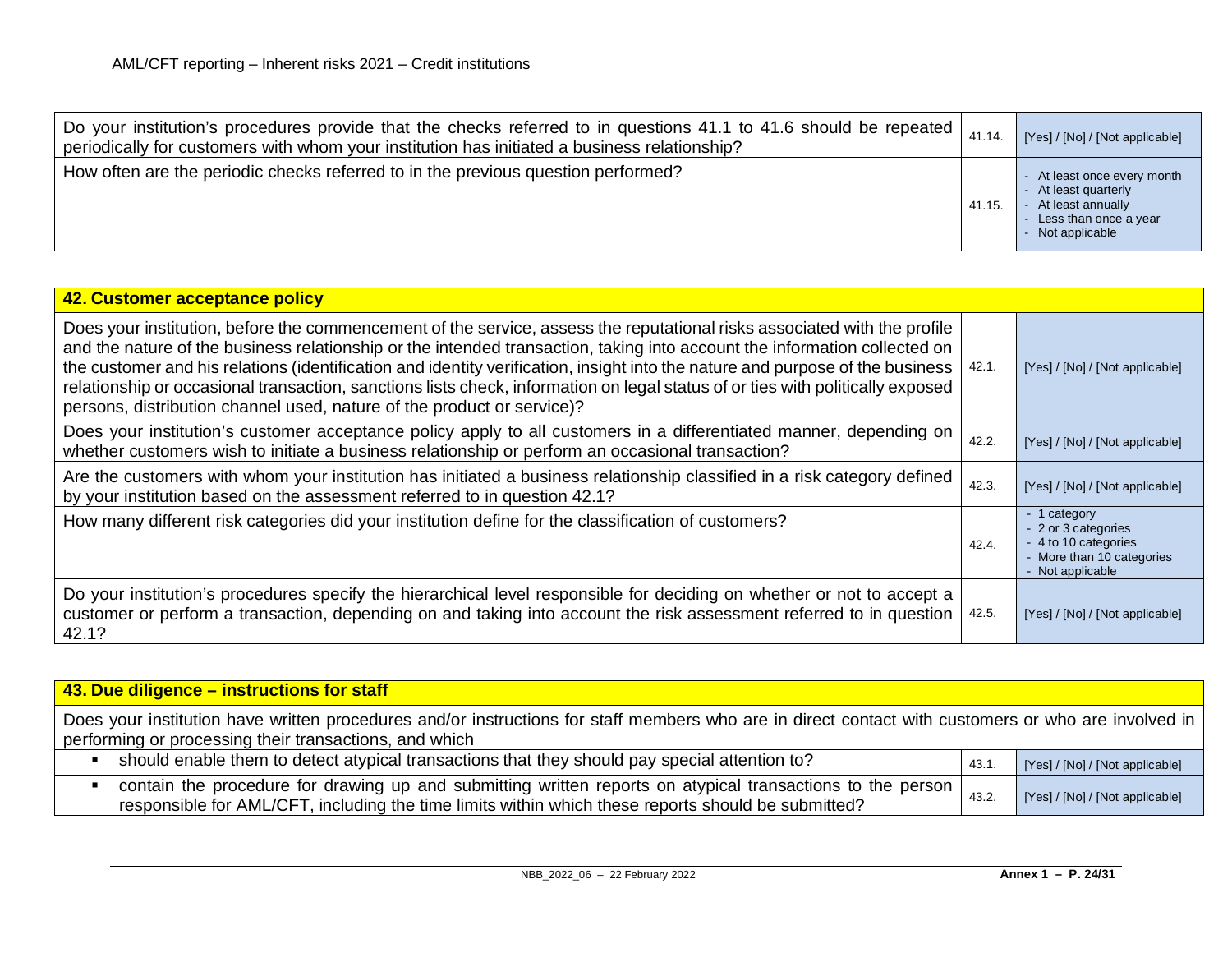| 44. Due diligence regarding transactions                                                                                                                                                                                                                                                                                                                                                                                                                            |             |                                                                  |
|---------------------------------------------------------------------------------------------------------------------------------------------------------------------------------------------------------------------------------------------------------------------------------------------------------------------------------------------------------------------------------------------------------------------------------------------------------------------|-------------|------------------------------------------------------------------|
| Does your institution draw up an expected transaction profile for every customer at the commencement of the service?                                                                                                                                                                                                                                                                                                                                                | 44.1.       | [Yes] / [No] / [Not applicable]                                  |
| In the context of transaction monitoring, does your institution verify whether a customer's transaction pattern aligns with<br>the transaction profile drawn up for this customer?                                                                                                                                                                                                                                                                                  | 44.2.       | [Yes] / [No] / [Not applicable]                                  |
| Are customers' transactions monitored in real-time, post-event or a combination of both?                                                                                                                                                                                                                                                                                                                                                                            | 44.3.       | Real-time<br>Post-event<br>Combination of both<br>Not applicable |
| Please indicate whether your institution's monitoring system meets the following conditions:                                                                                                                                                                                                                                                                                                                                                                        |             |                                                                  |
| is the system based on accurate and relevant criteria (scenarios) defined by your institution which primarily take<br>п<br>into account the characteristics of the products and services offered, the characteristics of the customers, the<br>characteristics of the relevant countries and geographical areas and the characteristics of the distribution<br>channels used, and which are sufficiently sophisticated to effectively detect atypical transactions? | 44.4.       | [Yes] / [No] / [Not applicable]                                  |
| are the criteria or scenarios referred to in the previous question regularly updated or assessed for efficiency?<br>п                                                                                                                                                                                                                                                                                                                                               | 44.5.       | [Yes] / [No] / [Not applicable]                                  |
| does the system apply to all accounts and to all transactions of regular and occasional customers?                                                                                                                                                                                                                                                                                                                                                                  | 44.6.       | [Yes] / [No] / [Not applicable]                                  |
| does it apply to securities transactions?                                                                                                                                                                                                                                                                                                                                                                                                                           | 44.6<br>bis | [Yes] / [No] / [Not applicable]                                  |
| does it allow for a fast detection of atypical transactions?                                                                                                                                                                                                                                                                                                                                                                                                        | 44.7.       | [Yes] / [No] / [Not applicable]                                  |
| does it generate written reports (on paper or in electronic form) that are delivered to the person responsible for<br>AML/CFT, describing the atypical transactions that have been detected and indicating the criteria on the basis<br>of which these transactions were designated as atypical?                                                                                                                                                                    | 44.8.       | [Yes] / [No] / [Not applicable]                                  |
| is it able to detect transactions linked to high-risk countries (FATF, EU sanctions countries, etc.)?<br>п                                                                                                                                                                                                                                                                                                                                                          | 44.9.       | [Yes] / [No] / [Not applicable]                                  |
| Is your institution's due diligence system for monitoring transactions (mostly) automated?                                                                                                                                                                                                                                                                                                                                                                          | 44.10.      | [Yes] / [No] / [Not applicable]                                  |

| 45. Outsourcing                                                                                                                                                                                                                     |       |                                                                                                  |
|-------------------------------------------------------------------------------------------------------------------------------------------------------------------------------------------------------------------------------------|-------|--------------------------------------------------------------------------------------------------|
| Has your institution outsourced tasks (within or outside the group) regarding compliance with the AML/CFT regulations,<br>with the provisions pertaining to the financial sanctions and embargo regime or with Regulation 2015/847? | 45.1  | [Yes] / [No] / [Not applicable]                                                                  |
| Did your institution and the party to which these tasks are outsourced (within or outside the group) conclude a written<br>agreement stipulating mutual commitments, responsibilities and obligations?                              | 45.2. | [Yes] / [No] / [Not applicable]                                                                  |
| Has your institution defined a policy (process/cycle) for checking the quality of the outsourced tasks (within or outside  <br>the group)?                                                                                          | 45.3. | [Yes] / [No] / [Not applicable]                                                                  |
| When did your institution last perform a quality check of the tasks outsourced (within or outside the group)?                                                                                                                       | 45.4  | Less than 1 year ago<br>- Between 1 and 2 years ago<br>- More than 2 years ago<br>- Never as yet |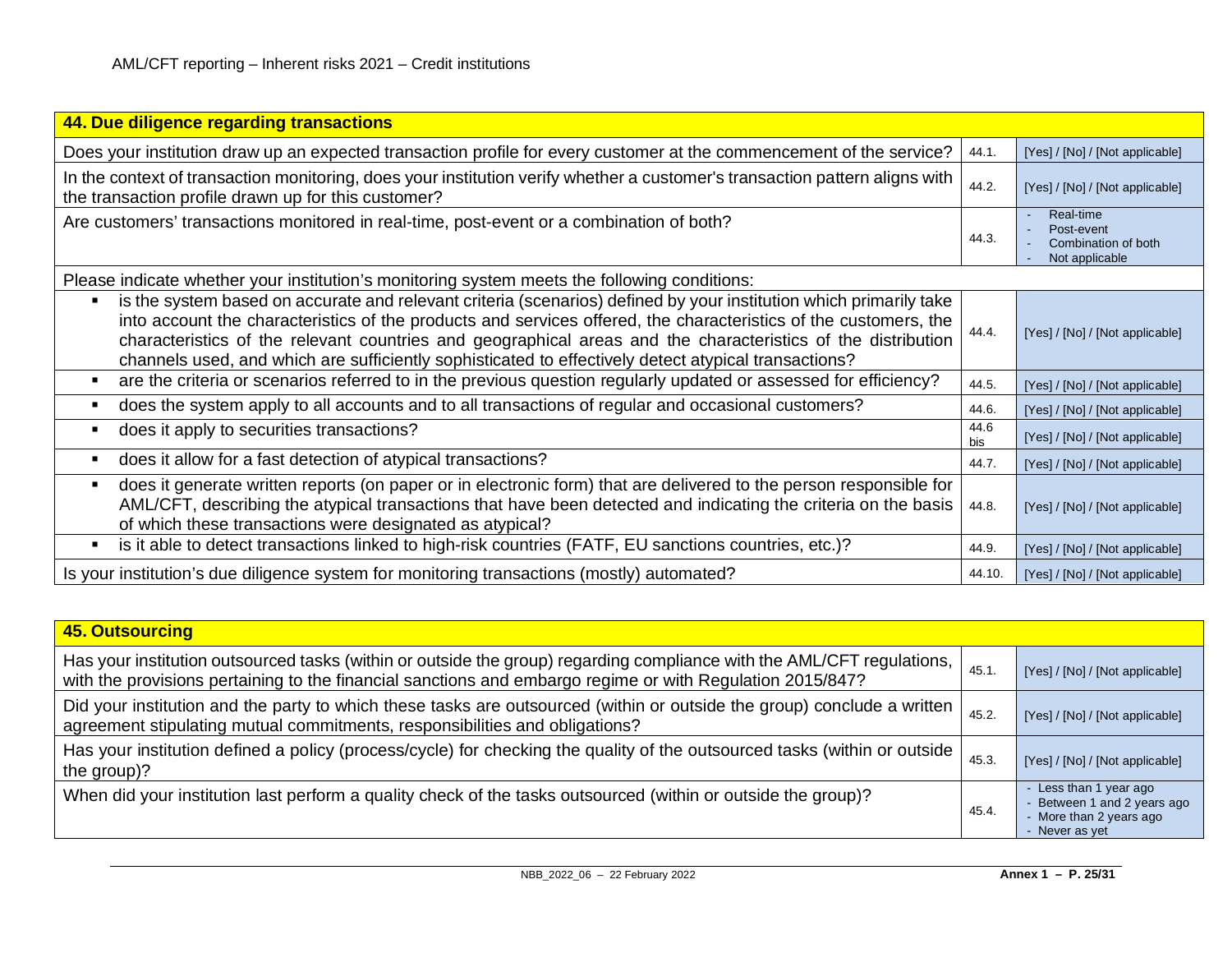|                                                                                                                                       |       | - Not applicable                |
|---------------------------------------------------------------------------------------------------------------------------------------|-------|---------------------------------|
| Did the quality check referred to in the previous question reveal any severe shortcomings?                                            | 45.5. | [Yes] / [No] / [Not applicable] |
| If you answered 'yes' to the previous question, did your institution take the measures necessary to remedy the<br>shortcomings found? | 45.6  | [Yes] / [No] / [Not applicable] |

#### **46. Cross-border correspondent relationships with customers that are respondent institutions from third countries**

If your institution performs correspondent services for customers that are respondent institutions from third countries, does it provide for the following enhanced due diligence measures:

| collecting information on the respondent institution (having a complete view of the institution's business activity<br>and reputation and of the quality of the supervision to which it is subjected)?          | 46.1  | [Yes] / [No] / [Not applicable] |
|-----------------------------------------------------------------------------------------------------------------------------------------------------------------------------------------------------------------|-------|---------------------------------|
| assessing the AML/CFT checks instituted by the respondent institution?                                                                                                                                          | 46.2. | [Yes] / [No] / [Not applicable] |
| receiving authorisation from senior management before entering into new correspondent relationships?                                                                                                            | 46.3  | [Yes] / [No] / [Not applicable] |
| documenting each institution's respective responsibilities?                                                                                                                                                     | 46.4. | [Yes] / [No] / [Not applicable] |
| as regards payable-through accounts, verifying that the respondent institution has taken the measures<br>necessary with regard to its own customers who have access to the correspondent institution's account? | 46.5. | [Yes] / [No] / [Not applicable] |

## **47. Implementation of financial sanctions and embargoes** Does your institution, before the commencement of the service, systematically and without exception verify whether the following persons appear on the Belgian, European, or United Nations Security Council sanctions lists (Hereafter "the sanctions lists"): new customers of your institution: 47.1. [Yes] / [No] / [Not applicable] ■ their agents:  $\frac{1}{2}$  [Yes] / [No] / [Not applicable] • the ultimate beneficial owners associated with customer relations (UBOs of customers, customers' agents, etc.):  $\left| \right.$  47.3.  $\left| \right|$  [Yes] / [No] / [Not applicable] Does your institution verify periodically, i.e. within a reasonable period after each update of the existing sanctions lists or after the publication of new sanctions lists, whether the following persons appear on the updated or new sanctions lists: the customers of your institution: 47.4. [Yes] / [No] / [Not applicable] their agents: 47.5. [Yes] / [No] / [Not applicable] • the ultimate beneficial owners associated with customer relations (UBOs of customers, customers' agents, etc.):  $\frac{1}{47.6}$ When performing or receiving international transfers of funds (payments from or to persons or entities outside Belgium) on behalf of your customers, does your institution verify whether the counterparties of these customers appear on the  $\frac{47.7}{47.7}$  [Yes] / [Not applicable]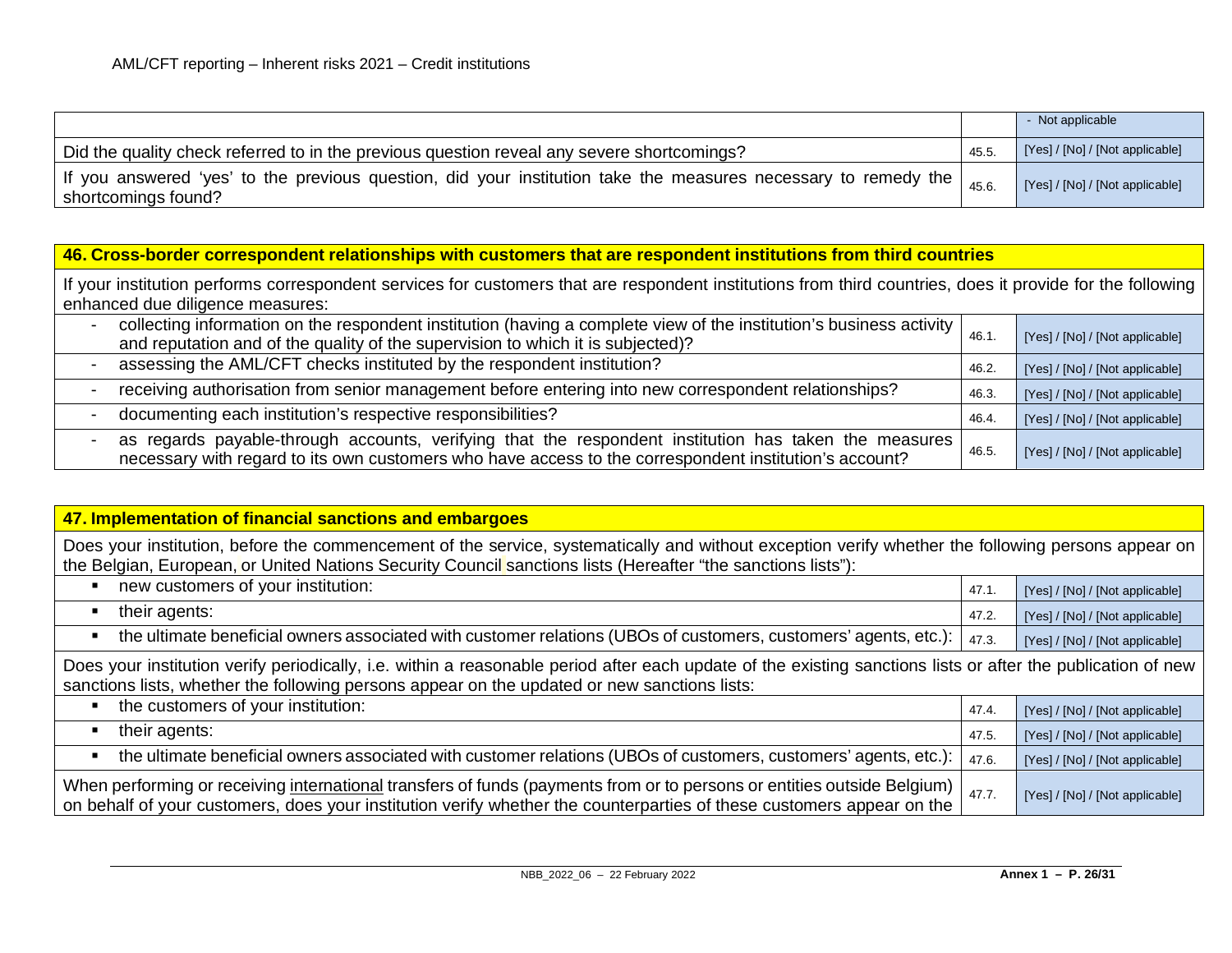| sanctions lists, or whether the other information accompanying the transfer of funds (such as a payment reference)<br>generates a match on these lists?                                                                                                                                                                                                                                                  |        |                                                                            |
|----------------------------------------------------------------------------------------------------------------------------------------------------------------------------------------------------------------------------------------------------------------------------------------------------------------------------------------------------------------------------------------------------------|--------|----------------------------------------------------------------------------|
| When performing or receiving national transfers of funds (payments within Belgium) on behalf of your customers, does<br>your institution verify whether the counterparties of these customers appear on the sanctions lists, or whether the other<br>information accompanying the transfer of funds (such as a payment reference) generates a match on these lists?                                      | 47.8.  | [Yes] / [No] / [Not applicable]                                            |
| When providing resources (e.g. in the context of payments, repayments, credit, etc.), does your institution verify whether<br>a sanctioned party is potentially involved?                                                                                                                                                                                                                                | 47.9.  | [Yes] / [No] / [Not applicable]                                            |
| Please indicate whether your institution performs the screenings as referred to in all the questions above (47.1 to 47.9) based on the following sanctions<br>lists:                                                                                                                                                                                                                                     |        |                                                                            |
| The European sanctions lists:<br>$\blacksquare$                                                                                                                                                                                                                                                                                                                                                          | 47.10. | [Yes] / [No] / [Not applicable]                                            |
| The Belgian sanctions lists:<br>$\overline{\phantom{a}}$                                                                                                                                                                                                                                                                                                                                                 | 47.11. | [Yes] / [No] / [Not applicable]                                            |
| The United Nations Security Council lists.<br>$\overline{\phantom{a}}$                                                                                                                                                                                                                                                                                                                                   | 47.12. | [Yes] / [No] / [Not applicable]                                            |
| Please indicate below whether your institution uses an automated system (e.g. a software application), a manual system (e.g. a manual comparison of<br>the customer database with the sanctions lists in place) or a combination of both, for the aforementioned verifications:                                                                                                                          |        |                                                                            |
| the verifications referred to in questions 47.1 to 47.3:                                                                                                                                                                                                                                                                                                                                                 | 47.13. | [Automated] /<br>[Manual] /<br>[Combination of both] / [Not<br>applicable] |
| the verifications referred to in questions 47.4 to 47.6:<br>$\blacksquare$                                                                                                                                                                                                                                                                                                                               | 47.14. | [Automated] /<br>[Manual] /<br>[Combination of both] / [Not<br>applicable] |
| the verifications referred to in question 47.7:<br>٠                                                                                                                                                                                                                                                                                                                                                     | 47.15. | [Automated] /<br>[Manual] /<br>[Combination of both] / [Not<br>applicable] |
| the verifications referred to in question 47.8:<br>٠                                                                                                                                                                                                                                                                                                                                                     | 47.16. | [Automated] /<br>[Manual] /<br>[Combination of both] / [Not<br>applicable] |
| Does your institution have procedures clarifying how its staff members or officers should investigate possible matches<br>between the information provided by customers and their relations (agents, UBOs and/or counterparties) and the<br>sanctions lists, in order to be able to determine, based on this investigation, whether it is a false or a genuine or positive<br>match?                     | 47.17. | [Yes] / [No] / [Not applicable]                                            |
| Does your institution have procedures which clarify the course of action to be followed in your institution when one of<br>your customers (or one of their relations) is found to effectively appear on the sanctions lists (positive match)? (e.g.<br>procedure for freezing funds and/or assets, intervention by the appropriate hierarchical level, notification to the Minister<br>of Finance, etc.) | 47.18. | [Yes] / [No] / [Not applicable]                                            |
| When investing funds, does your institution verify whether this potentially involves a sanctioned transaction or facilitates<br>a sanctioned activity (embargoes or other restrictive measures)?                                                                                                                                                                                                         | 47.19. | [Yes] / [No] / [Not applicable]                                            |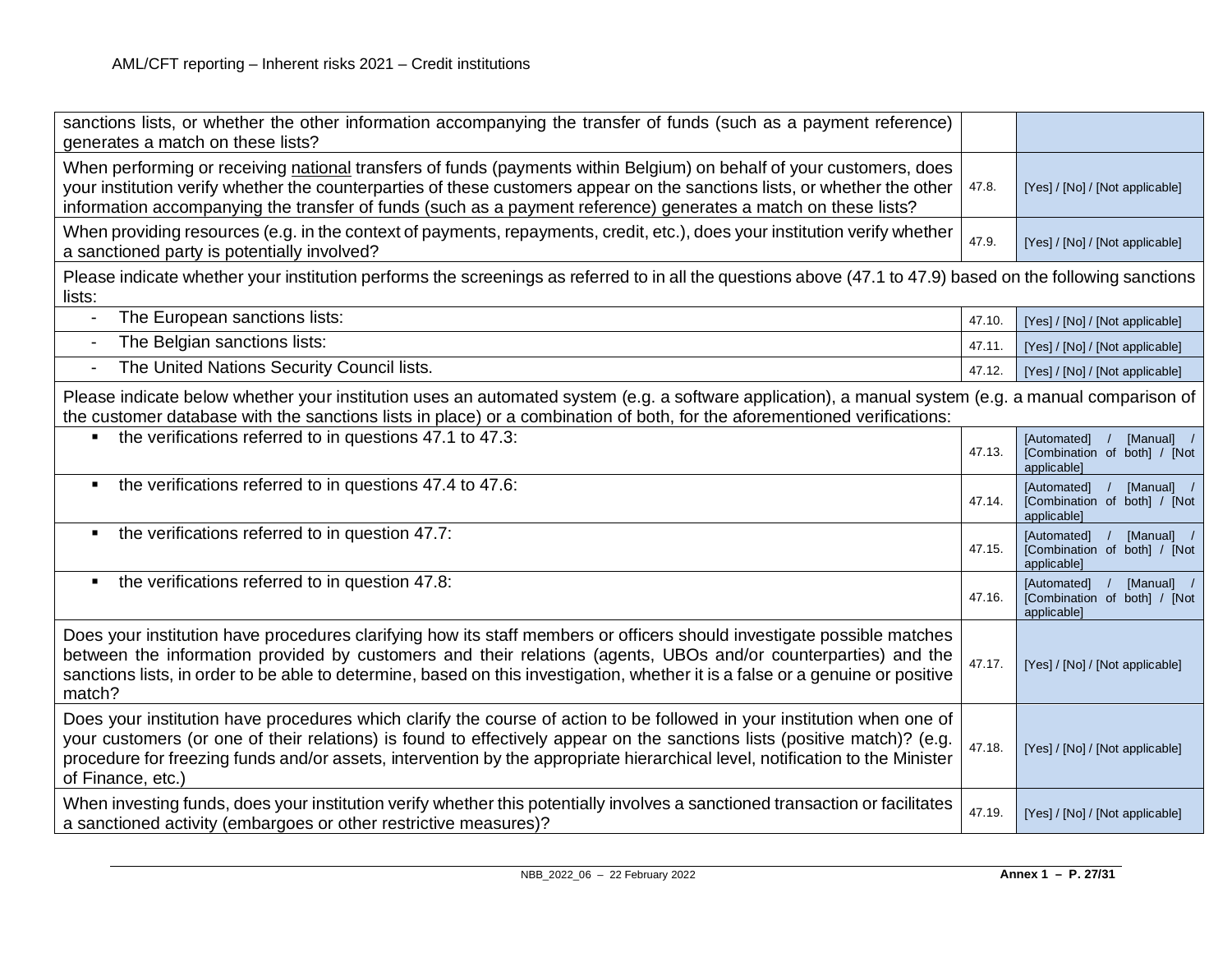| When providing resources (e.g. in the context of payments, repayments, credit, etc.) does your institution verify whether<br>this possibly involves a sanctioned transaction or facilitates a sanctioned activity (embargoes or other restrictive $47.20$<br>measures)? | [Yes] / [No] / [Not applicable] |
|-------------------------------------------------------------------------------------------------------------------------------------------------------------------------------------------------------------------------------------------------------------------------|---------------------------------|
| $\sqrt{10}$ Does your institution systematically and without exception maintain an audit trail of the investigations and/or $\frac{1}{47.21}$<br>verifications referred to in the previous questions?                                                                   | [Yes] / [No] / [Not applicable] |

| 48. Group policy                                                                                                                                                                                                                                                                                                                                                                                                                                                                                                                                                                                                                                                                            |      |                                 |
|---------------------------------------------------------------------------------------------------------------------------------------------------------------------------------------------------------------------------------------------------------------------------------------------------------------------------------------------------------------------------------------------------------------------------------------------------------------------------------------------------------------------------------------------------------------------------------------------------------------------------------------------------------------------------------------------|------|---------------------------------|
| If your institution is a subsidiary or branch that is part of a group of which the parent company is established in another<br>EU Member State or in a third country, did your institution verify whether the AML/CFT policies and procedures imposed<br>by the group comply with the Belgian legislation on the subject and, if they did not, did your institution take the additional<br>measures necessary to guarantee that its policies and procedures are in accordance with the Belgian legislation?<br>Note: If your institution is not part of a group or if your institution is itself a parent company of a group, your answer to  <br>this question should be 'not applicable'. | 48.1 | [Yes] / [No] / [Not applicable] |

If your institution is physically established in another EU Member State or in a third country (through one or more subsidiaries, branches or established agents or distributors), did your institution:

*Note: If your institution does not have any physical establishments abroad, your answer to the following questions should be 'not applicable'.* 

| define a group policy based on an overall risk assessment for the entire group, taking into account the specific  <br>risks of each physical establishment?                                                                                                                                   | 48.2 | [Yes] / [No] / [Not applicable] |
|-----------------------------------------------------------------------------------------------------------------------------------------------------------------------------------------------------------------------------------------------------------------------------------------------|------|---------------------------------|
| verify whether this group policy is in accordance with the local AML/CFT legislation of each establishment and,<br>if not, did your institution take the additional measures necessary to guarantee the compliance of its policy and $\vert$ 48.3.<br>procedures with each local legislation? |      | [Yes] / [No] / [Not applicable] |

| 49. Regulation 2015/847 on information accompanying transfers of funds                                                                                                                                                                                                                                                                                              |       |                                 |  |  |
|---------------------------------------------------------------------------------------------------------------------------------------------------------------------------------------------------------------------------------------------------------------------------------------------------------------------------------------------------------------------|-------|---------------------------------|--|--|
| Note: This section applies to all institutions carrying out transfers of funds within the meaning of Regulation 2015/847. However, if your institution does<br>not carry out transfers of funds, please answer "not applicable" to all questions concerned. The same applies to specific questions of this section that  <br>are not relevant for your institution. |       |                                 |  |  |
| If your institution acts as a payment service provider, do your institution's internal procedures determine:                                                                                                                                                                                                                                                        |       |                                 |  |  |
| the criteria used by your institution to determine whether its services and services fall within the scope of<br>Regulation 2015/847?                                                                                                                                                                                                                               | 49.1  | [Yes] / [No] / [Not applicable] |  |  |
| which of the services and products offered by your institution fall within the scope of Regulation 2015/847?                                                                                                                                                                                                                                                        | 49.2. | [Yes] / [No] / [Not applicable] |  |  |
| If your institution acts as payment service provider of the payer, do your institution's procedures contain the following:                                                                                                                                                                                                                                          |       |                                 |  |  |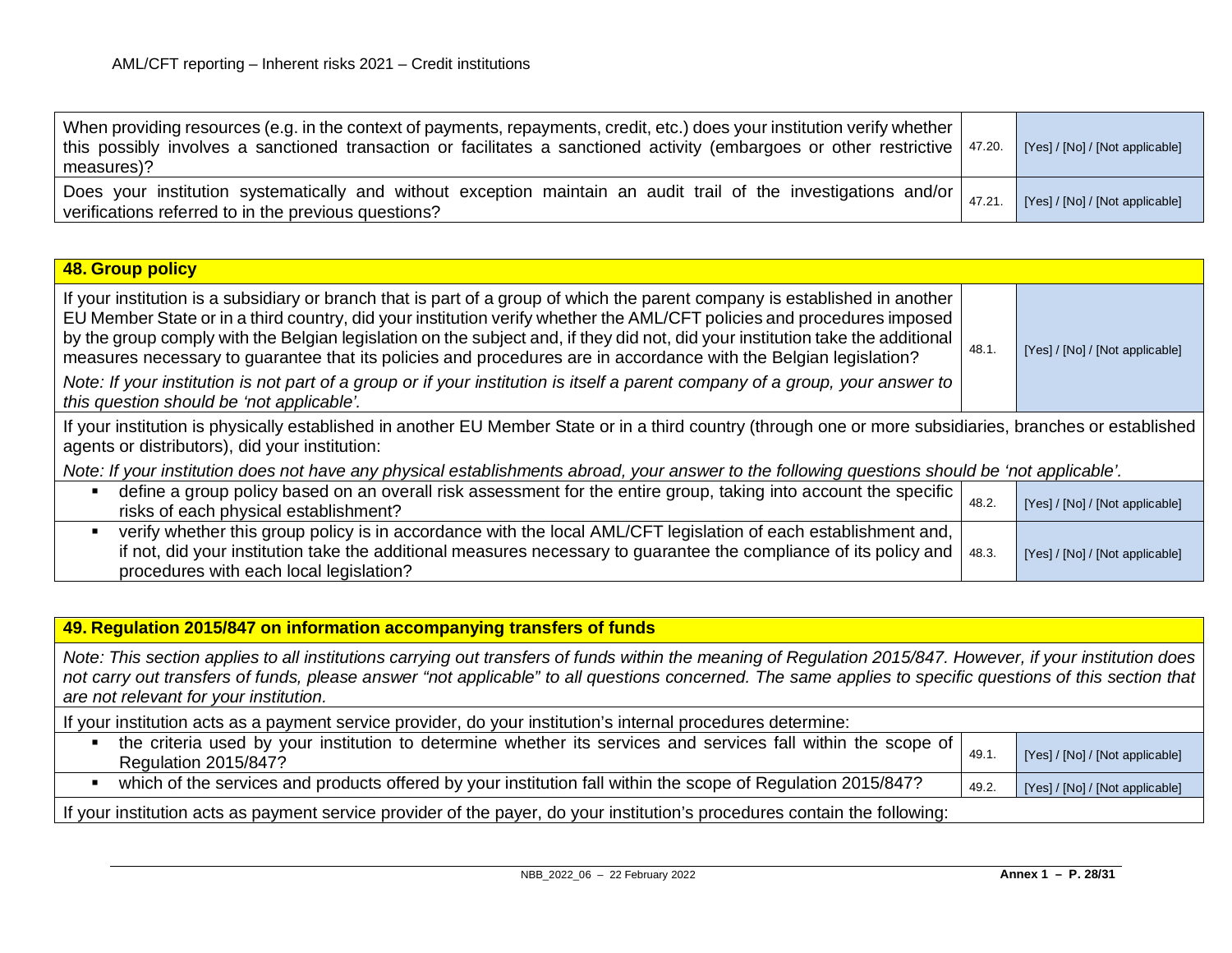|                | for transfers of funds within the European Union or the European Economic Area, a definition of the information<br>on the payer and on the beneficiary that should accompany the transfers of funds carried out?                                                                                                                                                                                      | 49.3.  | [Yes] / [No] / [Not applicable] |
|----------------|-------------------------------------------------------------------------------------------------------------------------------------------------------------------------------------------------------------------------------------------------------------------------------------------------------------------------------------------------------------------------------------------------------|--------|---------------------------------|
|                | for transfers of funds outside the European Union or the European Economic Area, a definition of the information<br>on the payer and on the beneficiary that should accompany the transfers of funds carried out?                                                                                                                                                                                     | 49.4.  | [Yes] / [No] / [Not applicable] |
|                | If your institution acts as payment service provider of the beneficiary:                                                                                                                                                                                                                                                                                                                              |        |                                 |
|                | does your institution verify in real time whether the characters used to provide the information on the payer and<br>on the beneficiary are in accordance with the conventions and/or agreements of the payment system used, or<br>can it prove to the supervisor that the payment system used automatically prevents the sending or receiving of<br>transfers or funds with unauthorised characters? | 49.5.  | [Yes] / [No] / [Not applicable] |
| $\blacksquare$ | Does your institution have effective procedures (such as the use of filters) to detect transfers of funds containing<br>incomplete or clearly irrelevant information on the payer or the beneficiary (e.g. "xxxxx", "abcdefg", "my<br>customer", "unknown", etc.)?                                                                                                                                    | 49.6.  | [Yes] / [No] / [Not applicable] |
|                | do your institution's procedures determine, according to the risk, for which transfers of funds these checks<br>should be carried out in real time, and for which transfers of funds these checks can occur ex-post, and why?                                                                                                                                                                         | 49.7.  | [Yes] / [No] / [Not applicable] |
|                | does your institution, in addition to the real-time and ex-post monitoring referred to in the previous question,<br>also periodically perform ex-post checks on a sample basis in order to verify whether the real-time and ex-post<br>monitoring checks referred to in the previous question are adequate and efficient?                                                                             | 49.8.  | [Yes] / [No] / [Not applicable] |
| $\blacksquare$ | do your institution's procedures determine the policy to be pursued in terms of refusing a transfer of funds,<br>suspending a transfer of funds or requesting complete information from the payment service provider of the<br>payers when, upon the receipt of this transfer of funds, the required information is found to be absent?                                                               | 49.9.  | [Yes] / [No] / [Not applicable] |
|                | do your institution's internal procedures determine the policy to be pursued with regard to payment service<br>providers who regularly fail to provide the required information on the payers?                                                                                                                                                                                                        | 49.10. | [Yes] / [No] / [Not applicable] |
| $\blacksquare$ | do your institution's internal procedures and systems enable it to identify payment service providers who<br>regularly fail to provide the required information on payers and beneficiaries?                                                                                                                                                                                                          | 49.11. | [Yes] / [No] / [Not applicable] |
| $\blacksquare$ | do your institution's procedures provide that the National Bank of Belgium should be notified no later than three<br>months after your institution identifies a payment service provider who regularly fails to provide the information<br>required?                                                                                                                                                  | 49.12. | [Yes] / [No] / [Not applicable] |
|                | does your institution maintain a list of all transfers of funds which were found to contain incomplete or irrelevant<br>information?                                                                                                                                                                                                                                                                  | 49.13. | [Yes] / [No] / [Not applicable] |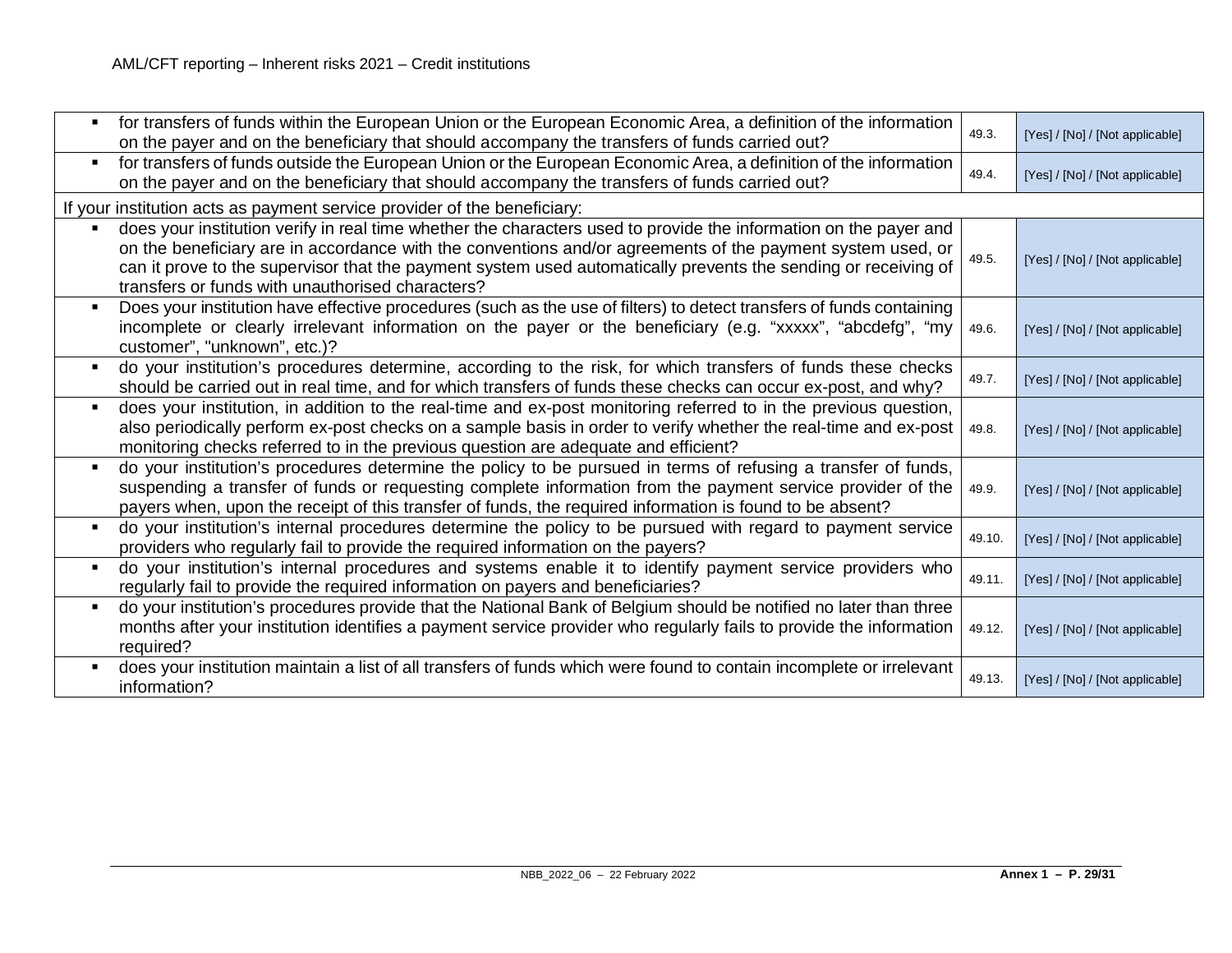<span id="page-29-0"></span>

| 50. Use of innovative solutions in the customer due diligence process (within the meaning of the ESAs Opinion dated 23 January 2018 on<br>the use of innovative solutions <sup>10</sup> )                                                                              |                |                                              |  |
|------------------------------------------------------------------------------------------------------------------------------------------------------------------------------------------------------------------------------------------------------------------------|----------------|----------------------------------------------|--|
| Does your institution use one or more innovative solutions in its customer due diligence process (knowledge of the<br>customer (hereinafter « KYC ») and/or monitoring of transactions (hereinafter « KYT »))                                                          | 50.1           | [Yes] / [No]                                 |  |
| If the answer to the above question is "yes", please indicate whether                                                                                                                                                                                                  |                |                                              |  |
| the innovative KYC solutions were developed or acquired exclusively or mainly within your institution or within<br>an entity of the group to which it belongs (in-house)?                                                                                              | 50.2           | [Yes] / [No] / [N/A]                         |  |
| the innovative KYT solutions were developed or acquired exclusively or mainly within your institution or within<br>an entity of the group to which it belongs (in-house)?                                                                                              | 50.3           | [Yes] / [No] / [N/A]                         |  |
| innovative<br><b>KYC</b><br>developed<br>mainly<br>solutions<br>exclusively<br>by<br>the<br>external<br>were<br>or<br>$\blacksquare$<br>an<br>designer/distributor/user/service provider?                                                                              | 50.4           | [Yes] / [No] / [N/A]                         |  |
| innovative<br><b>KYT</b><br>solutions<br>developed<br>exclusively<br>mainly<br>by<br>external<br>the<br>were<br><b>or</b><br>an<br>designer/distributor/user/service provider?                                                                                         | 50.5           | [Yes] / [No] / [N/A]                         |  |
| Please answer the following questions if, in the customer due diligence process, your institution uses innovative<br>solutions developed exclusively or mainly by an external designer/distributor/user/service provider:                                              |                |                                              |  |
| Has your institution carried out a pre-implementation assessment to ensure that the tool meets all the customer<br>$\blacksquare$<br>due diligence process requirements applicable within your institution as regards:<br>KYC?<br>$\Omega$<br>KYT?<br>$\circ$          | 50.6<br>50.7   | [Yes] / [No] / [N/A]<br>[Yes] / [No] / [N/A] |  |
| Does your institution have the contractual possibility to propose changes to the tool implementing innovative<br>$\blacksquare$<br>solutions in the field of:<br>KYC?<br>$\circ$<br>KYT?<br>$\circ$                                                                    | 50.8<br>50.9   | [Yes] / [No] / [N/A]<br>[Yes] / [No] / [N/A] |  |
| Does your institution have the contractual possibility to authorise and refuse changes proposed by the third<br>$\blacksquare$<br>party (designer/distributor/user/service provider) to the tool implementing innovative solutions in the field of:<br>KYC?<br>$\circ$ | 50.10<br>50.11 | [Yes] / [No] / [N/A]<br>[Yes] / [No] / [N/A] |  |

<sup>10</sup> Joint Opinion of the European Supervisory Authorities on the use of innovative solutions by credit and financial institutions in the customer due diligence process, JC 2017 81, 23 January 2018.